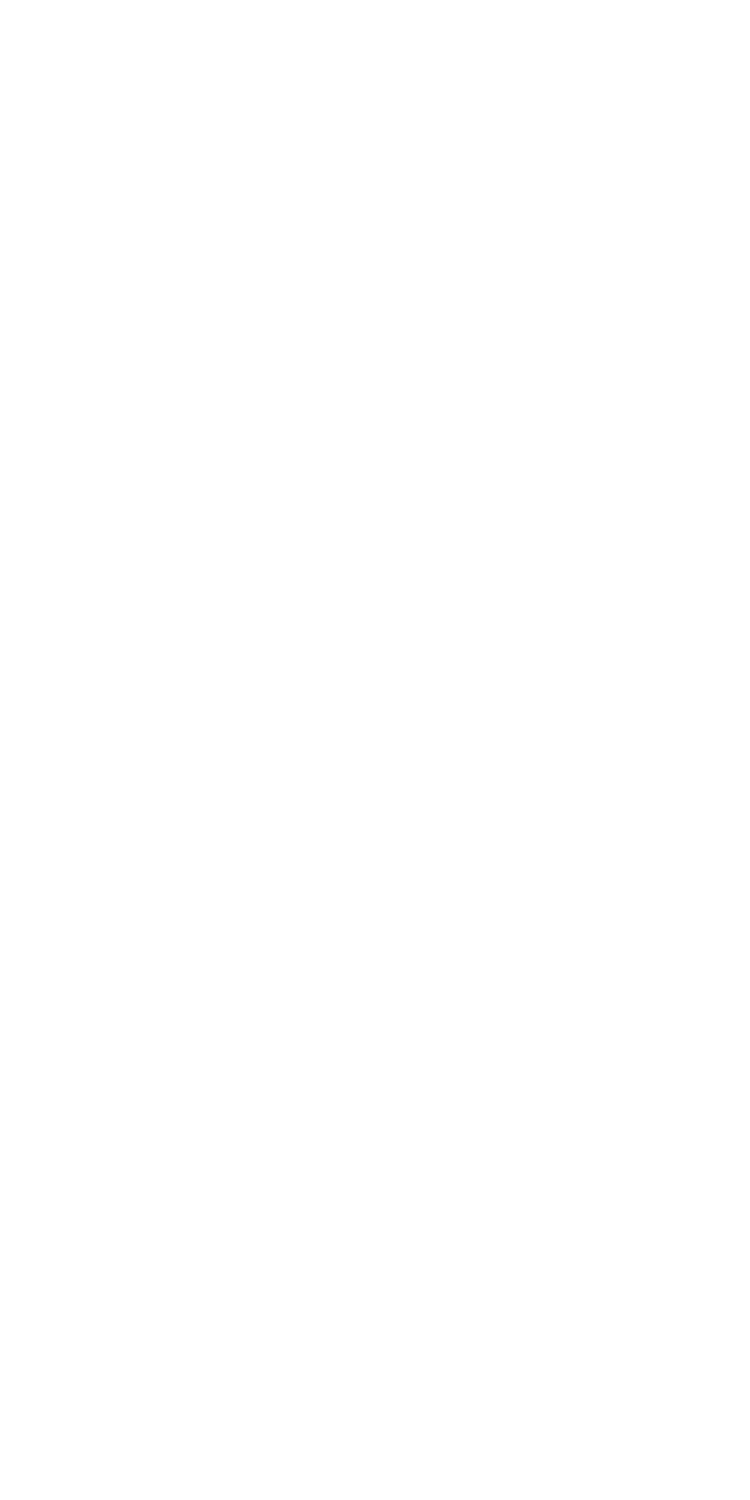# **Annual General Meeting**

Notice is hereby given that the Thirty-seventh Annual General Meeting of the Moulamein Bowling Club Limited A.B.N 99 001 023 169, will be held in the auditorium on Sunday 28 October 2012 at 7.00pm.

### **Annual Meeting - Business**

- 1. To confirm the minutes of the Annual General Meeting held on the 23 October 2011
- 2. To receive and if thought fit adopt the Clubs & Associates President reports.
- 3. To receive and if thought fit adopt the report of the Board.<br>4. To receive and of thought fit adopt the Annual Report and
- 4. To receive and of thought fit adopt the Annual Report and Balance sheet for the year ended 30th June 2012.
- 5. (a) To consider, and if thought fit, pass the First Ordinary Resolution conferring benefits on Directors. (b) To consider, and if thought fit, pass the Second Ordinary Resolution conferring President's Expense Account.

The Ordinary Resolutions 1 & 2 are reproduced in full in the Annual Report.

- 6. To elect the Board of Directors for the ensuring year.
- 7. Election of Auditors for ensuring year.
- 8. Set membership fees for 2013/2014 currently:<br>Bowling Member \$50.00 Bowling Member \$50.00<br>Social Member \$20.00 Social Member Bowling Junior Member \$5.00
- 9. To deal with any other business that the meeting may approve, where notice has not been given.

# **Nominations for Election of Directors close Sunday 14 October 2012 at 9.00pm.**

# **Members for 2011-2012**

| <b>Life Members</b>        | 4             |
|----------------------------|---------------|
| <b>Bowling Members</b>     | 51            |
| <b>Social Members</b>      | 321           |
| <b>Junior Bowls Member</b> | $\mathcal{P}$ |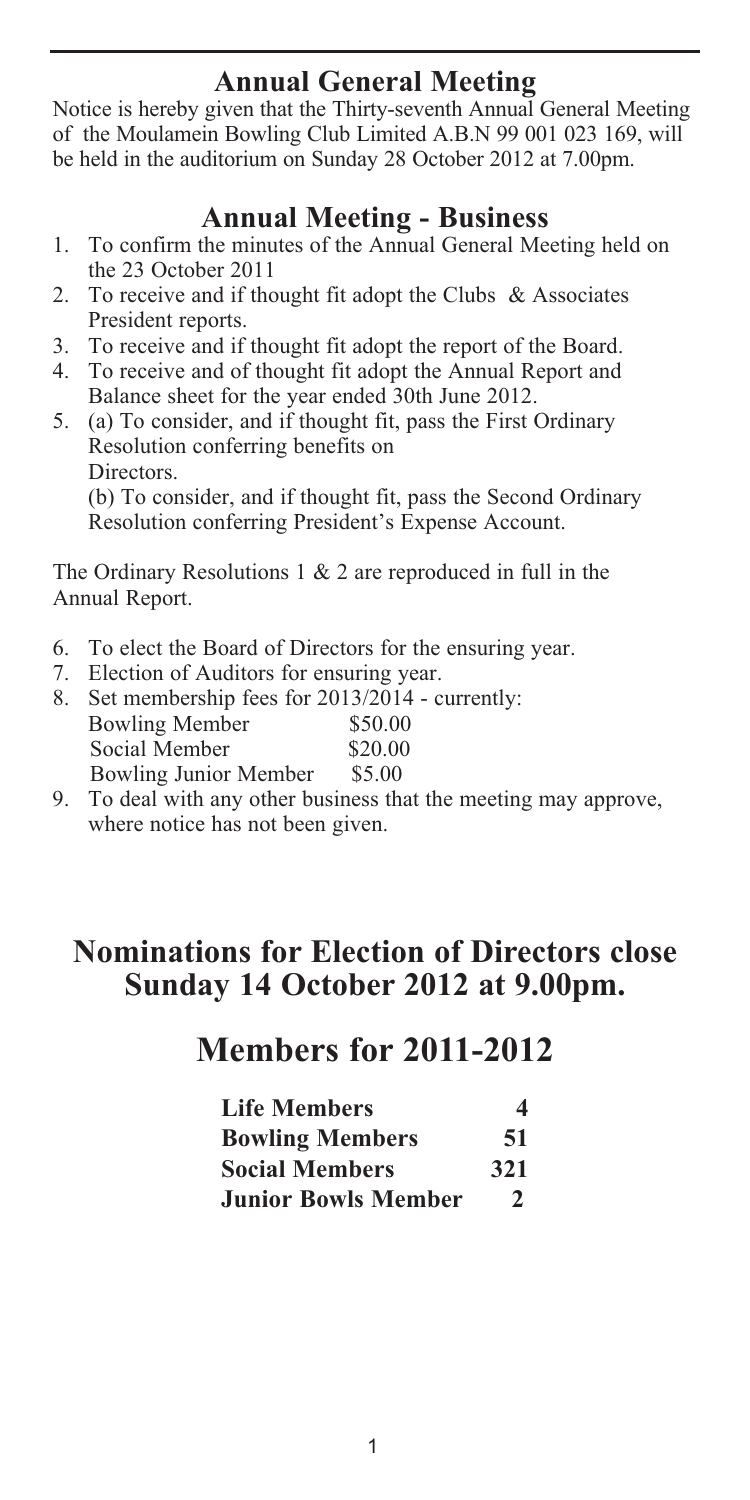### **President's Report**

I would like to thank my fellow Directors for their support and all the effort they put in to keeping the Club going for the benefit of the members and our community, as there are numerous donations that come out of the Club to help other organisations.

The Club was still able to carry out small improvements during the year, tidying up the front of the bar and opening up the entrance into the auditorium, a large ceiling cassette was also installed in the Lounge Area along with four new poker machine. Our outdated bar is the next project.

I would like to thank Dave Thomas and his Bowls Committee for all their efforts they put in to run the bowls, there are many voluntary hours that goes into running pennant and tournaments throughout the year and your hard work never goes unnoticed. Thank-you.

I would like to congratulate all the winners of the championship matches played this season especially Peter Arthur on winning the Champion of Champions.

To all volunteers who gave up their time in helping out in and around the Club, a big thanks to you all.

Last but not least thank-you to our loyal members for your patronage and support you give to the Club. We look forward to your continuing support, remembering the Club is here for the members and the community "YOUR CLUB THAT SUPPORTS OUR TOWN".

**Martin Stephens PRESIDENT**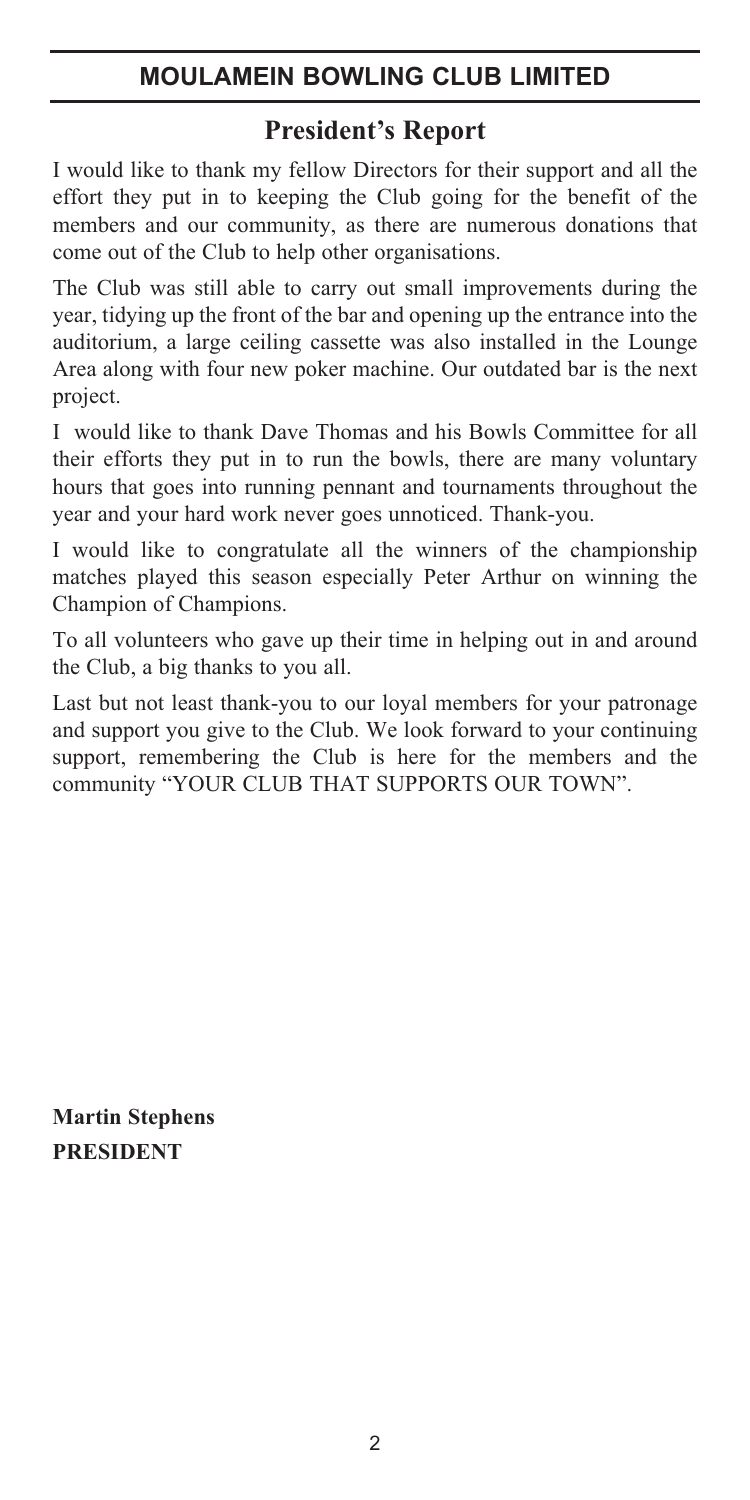### **Bowls Associates Report**

The 2011/12 pennant season was very busy with only 9 affiliated members to represent our Club at Division level. The Pennant side did well again going out in the preliminary final. Thanks Ladies for giving up every Tuesday, also to those who made their car available each week.

At Murray Valley and State events, Jacquie Scandolera was the only bowler to go through to Zone level, winning the Novice. Congratulations Jacquie. Also Jacquie partnered her Mum, Doreen Weaver, in the Champion of Champions Pairs coming runners – up. Doreen was also runner-up in the over 60's. Both bowlers represented their Club at Regional level at Swan Hill, Mildura and Melbourne.

Our tournament was down in numbers but a great day was had by those who attended.

Thanks to the Ladies who helped every week in the kitchen during the Men's Pennant.

The Ladies also presented a \$2,000.00 cheque to the men's division to help with new equipment on order.

Congratulations to all Club Champions especially Peter Arthur on winning the Champion of Champions, well done Peter.

Yours in Bowling

**Doreen Weaver PRESIDENT**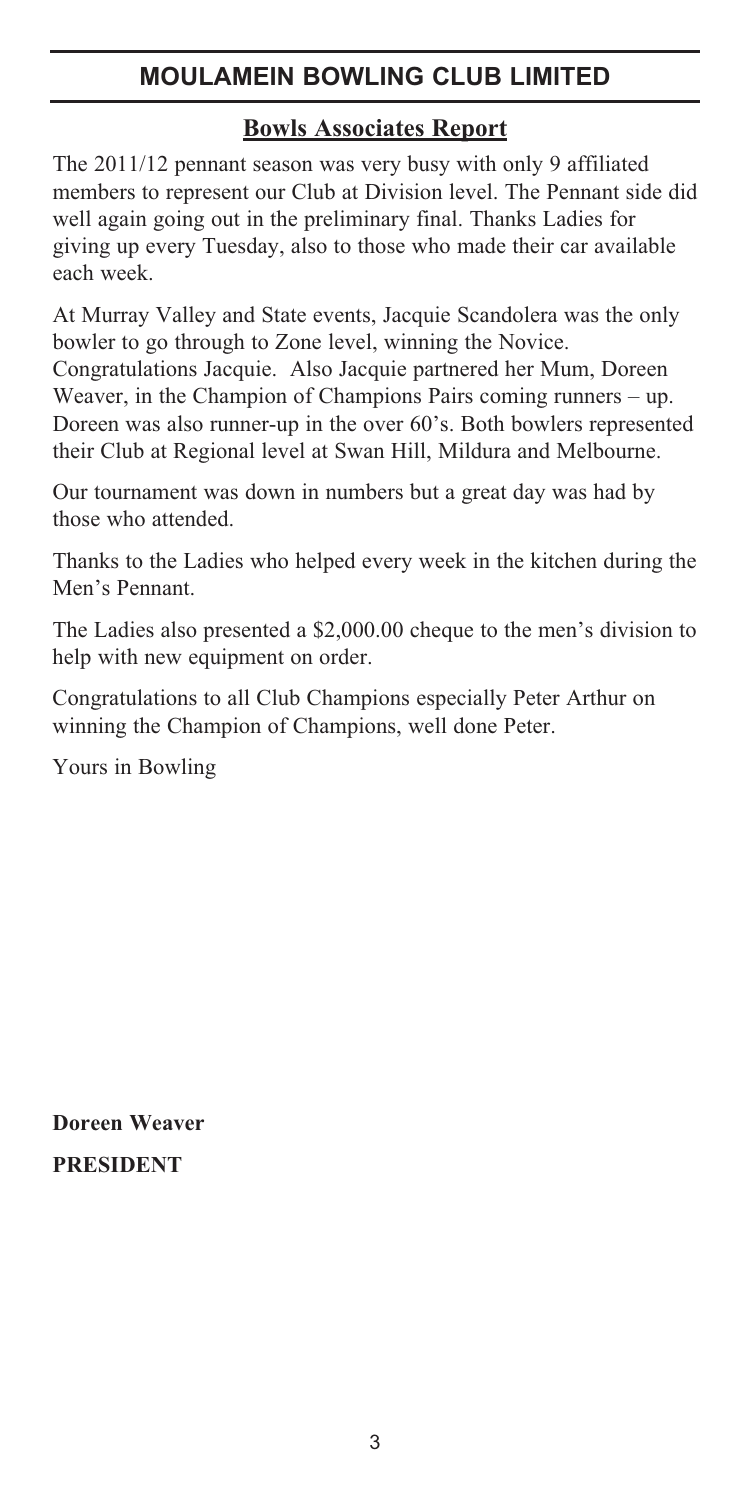### **Notice of Resolutions to be considered at the Annual General Meeting**

Notice is hereby given that at the Annual General Meeting of the Moulamein Bowling Club Limited to be held on Sunday 28 October 2012 commencing at 7.00pm at the premises of the Club at Endeavour Drive, Moulamein, the business of the meeting will include considering, and if thought fit, passing the following resolutions.

### **ORDINARY RESOLUTIONS**

### **First Ordinary Resolution**

- That pursuant to the Registered Clubs Act, 1976 (as amended) the members hereby approve and agree to the members of the Board during twelve (12) month period preceding the 2012 Annual General meeting receiving the following benefits and the members further acknowledge that the benefits outlined in sub-paragraphs (I) and (viii) are not available to members generally but only to those members who are elected Directors of the Club:
- (a) (i) A reasonable meal and refreshments to be associated with each Board meeting of the Club;
- (b) (ii) The right for Directors to incur reasonable expenses in travelling to and from Directors' meetings or to other constituted meetings as approved by the Board from time to time on the production of invoices, receipts or other proper documentary evidence of such expenditure;

(iii) The reasonable cost of Directors attending the Registered Clubs Association Annual General Meeting.

(iv) The reasonable cost of Directors attending seminars, lectures, trade displays and other similar events as may be determined by the Board from time to time;

(v) The reasonable cost of Directors attending other registered clubs for the purpose of viewing and assessing their facilities and the method of operation provided such attendance's are approved by the Board as being necessary for the benefit of the Club;

(vi) The provision of blazers and associated apparel for the use of Club Directors when representing the Club;

(vii) The provision of car parking spaces adjacent to the Club for the President and the Duty Director;

(viii) The reasonable costs of Directors, Life members and their spouses attending an annual dinner at the Club.

(b) The members acknowledge that the benefits in paragraph (c) above are not available to members generally but only for those who are Directors of the Club.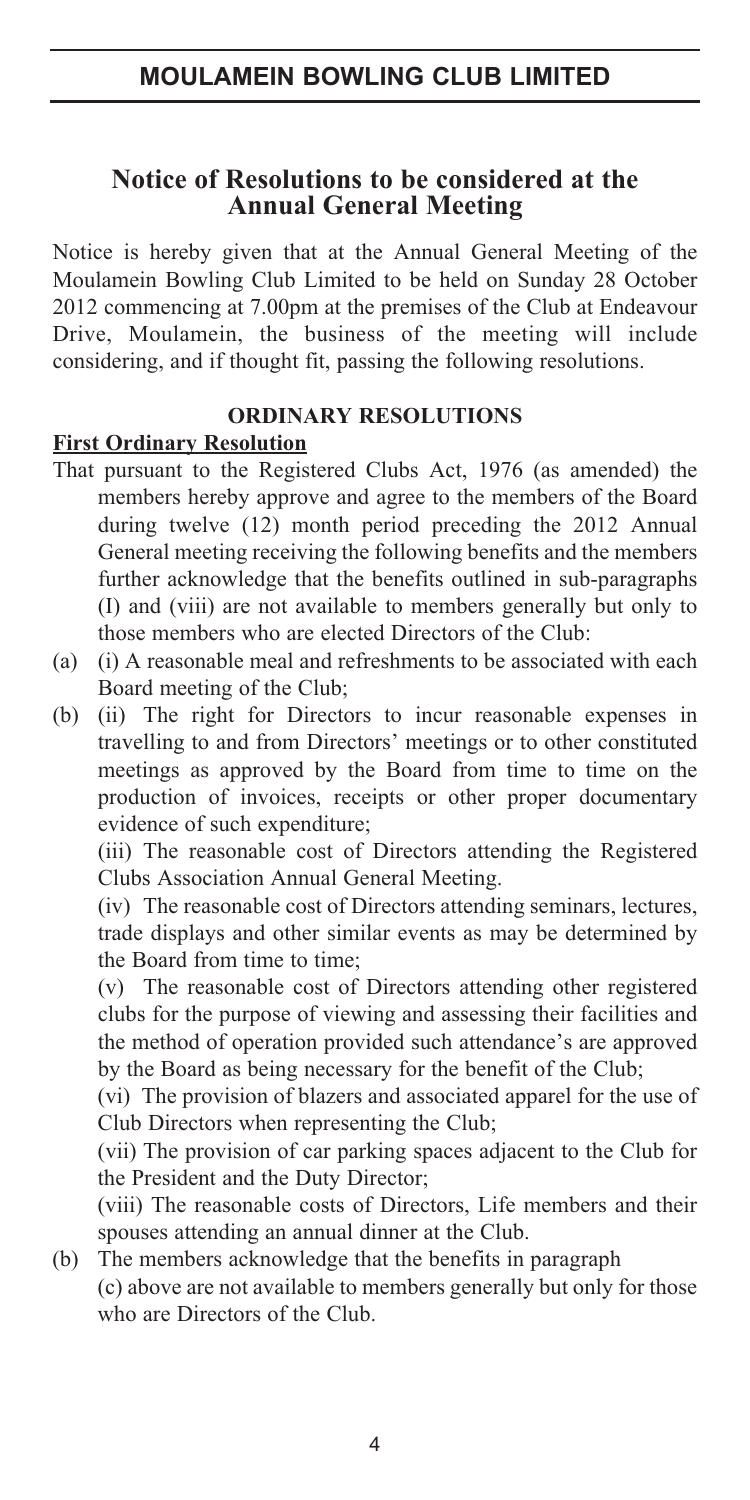### **Second Ordinary Resolution**

(a) That pursuant to the Registered Clubs Act, the members hereby approve and agree to the following expense account being provided to the President of the Club for the twelve (12) month period preceding the 2012 Annual General Meeting in the sum of \$1,000.

The members acknowledge that the benefit in paragraph

(a) above is not available to members generally but only to the President."

### **Notes to Members**

These notes are to be read in conjuction with the proposed Resolutions:

- 1. The first Resolution is to have the members in General Meeting approve for expenditure by the Club in relation to duties performed by the Club's Directors; approve an amount for expenditure by the Club for Directors to attend seminars, lectures, trade displays and other similar events including the Registered Clubs Association of New South Wales Annual General Meeting and to visit other clubs to enable the Club's governing body to be kept abreast of current trends and developments which may have a significant bearing on the nature and way in which the Club conducts its business.
- 2. Each of the resolutions must be passed as a whole and cannot be amended from motions from the floor of the meeting or divided into two or more separate resolution.
- 3. To be passed each ordinary resolution must receive votes in its favour from not less than a simple majority of those members, who being entitled to do so, vote in person at the meeting.

**Dated: 12th September 2012 By direction of the Board**

**K.A. Arthur Secretary Manager**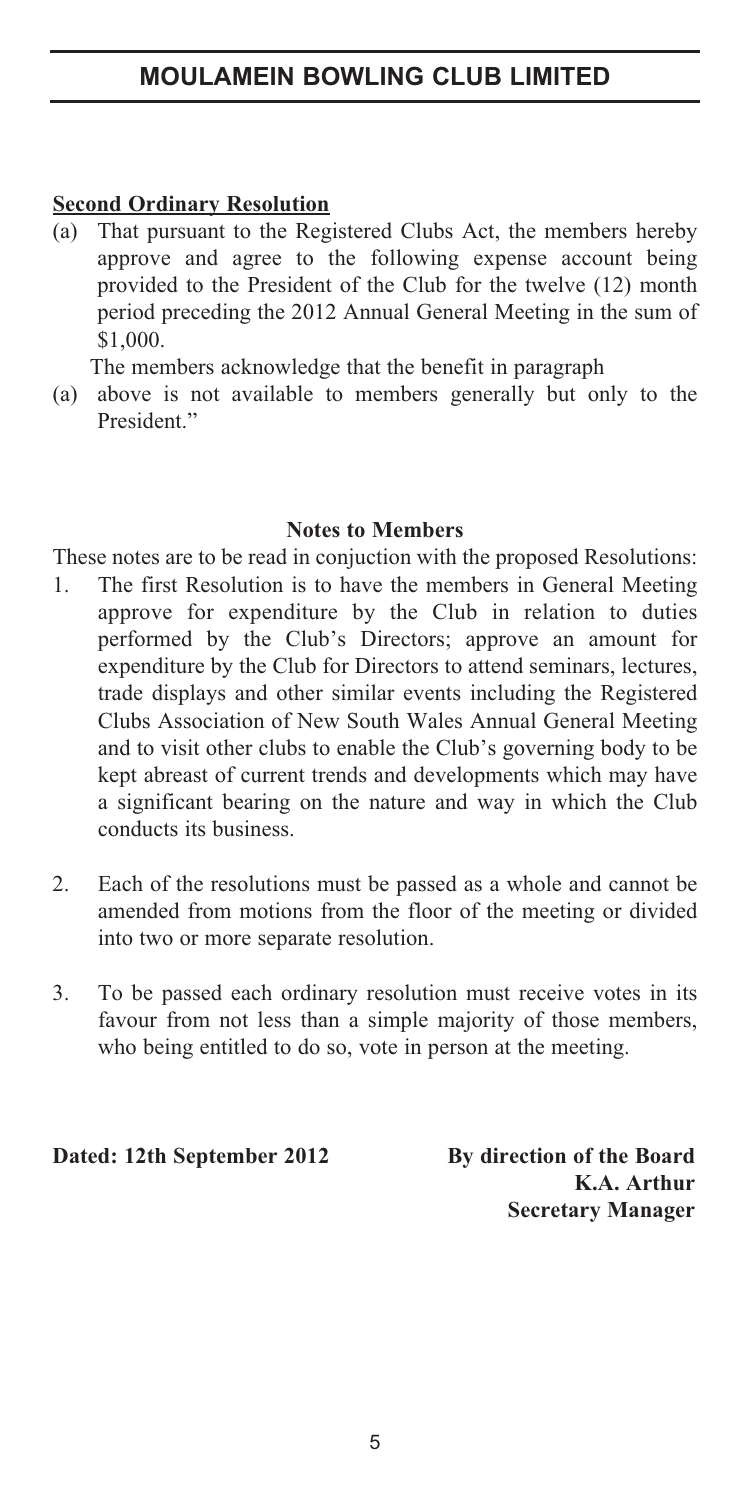# **SPECIAL PURPOSE FINANCIAL REPORT FOR THE YEAR ENDED 30 JUNE 2012**

| Director's Report <b>Election</b> 7-9             |  |
|---------------------------------------------------|--|
|                                                   |  |
|                                                   |  |
|                                                   |  |
|                                                   |  |
|                                                   |  |
|                                                   |  |
|                                                   |  |
|                                                   |  |
|                                                   |  |
| Bar Trading Statement <b>Manual</b> 32            |  |
| Poker Machine Trading Statement <b></b> 33        |  |
| Bowling Green Statement <b>Manual</b> 34          |  |
| Keno Trading Statement <b><i>manually</i></b> 25  |  |
|                                                   |  |
| TAB Trading Statement <b>Manual</b> 37            |  |
| Dwelling Trading Statement <b>Example 2018</b> 38 |  |
| Units Trading Statement <b><i>manually</i></b> 39 |  |
| Detailed Income & Expenditure Statement  40       |  |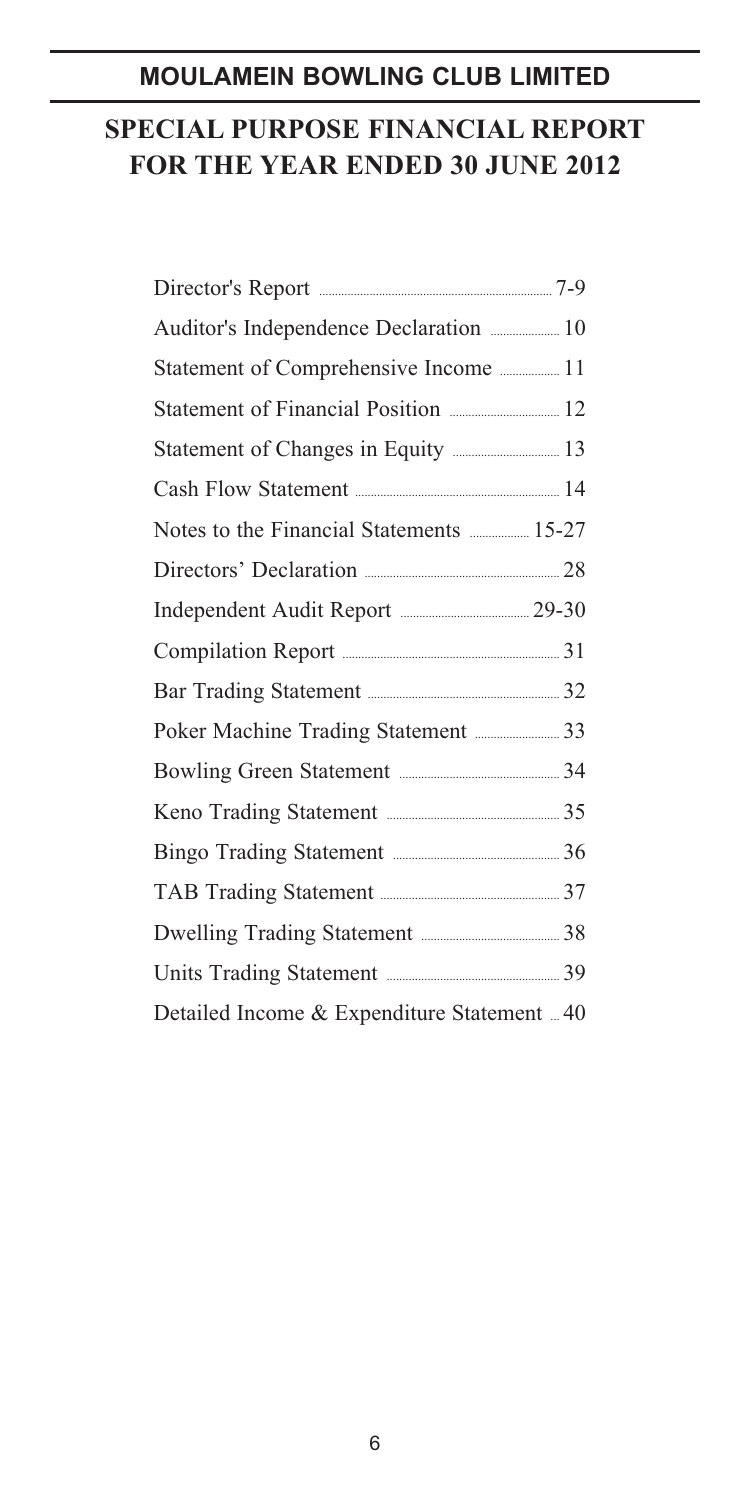### **DIRECTORS' REPORT**

Your directors present their report on the company for the financial year ended 30 June 2012.

### **Directors**

The names of each person who has been a director during the year and to the date of this report are:

| Darryl Robert Burton    | Peter George Arthur             |
|-------------------------|---------------------------------|
| Martin Gregory Stephens | Ian Charles Gibson              |
| Jan Elizabeth White     | Malcolm Edward Johnson          |
| Anthony John Gorey      | Carol Anne McGeachie (deceased) |

Directors have been in office since the start of the financial year to the date of this report unless otherwise stated.

### **Company Secretary**

The name of the person who has been company secretary for the entire financial year is:

Kim Ann Arthur

### **Operating Result**

The loss of the company for the financial year after providing for income tax amounted to \$11,137; [2011: 20,016 profit].

### **Review of Operations**

A review of the operations of the company during the financial year and the results of those operations are;

to continue operations the company in seeking to expand its member base.

### **Significant Changes in State of Affairs**

No matters or circumstances have arisen since the end of the financial year which significantly affected or may significantly affect the operations of the company, the results of those operations, or the state of affairs of the company in future financial years.

### **Principal Activities**

The principal activities of the company during the course of the year were to provide an establishment for the conduct of lawn bowls and social interaction between members.

### **Future Developments**

Likely developments in the operations of the company and the expected results of those operations in future financial years have not been included in this report as the inclusion of such information is likely to result in unreasonable prejudice to the company.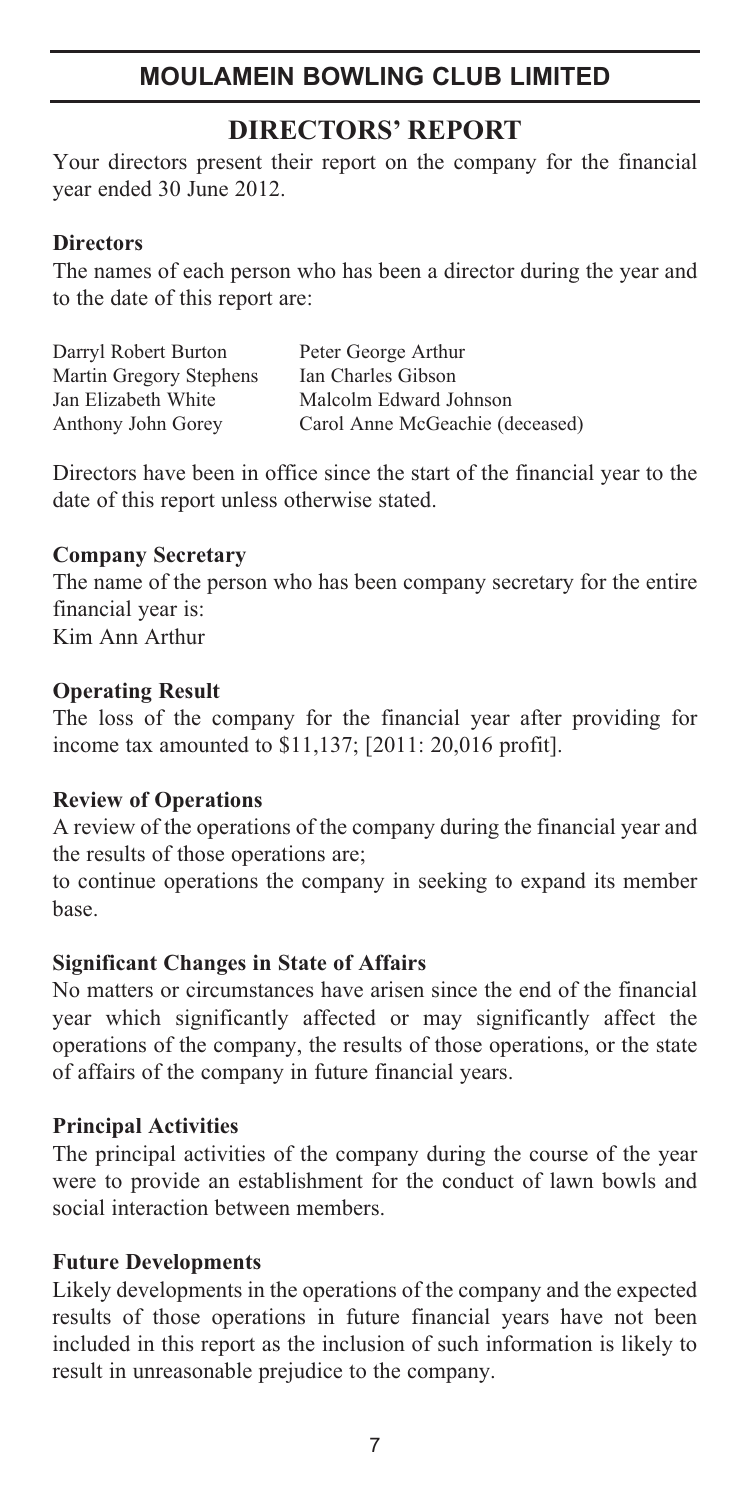### **DIRECTORS' REPORT**

### **Environmental Issues**

The company's operations are not regulated by any significant environmental regulation under a law of the Commonwealth or of a State or Territory.

### **Dividends**

No dividends were paid or declared since the start of the financial year. No recommendation for payment of dividends has been made.

### **Options**

No options over issued shares or interests in the company were granted during or since the end of the financial year and there were no options outstanding at the date of this report.

### **Indemnifying Officer or Auditor**

No indemnities have been given or agreed to be given or insurance premiums paid or agreed to be paid, during or since the end of the financial year, to any person who is or has been an officer or auditor of the company.

### **Proceedings on Behalf of Company**

No person has applied for leave of Court to bring proceedings on behalf of the company or intervene in any proceedings to which the company is a party for the purpose of taking responsibility on behalf of the company for all or any part of those proceedings.

The company was not a party to any such proceedings during the year.

| <b>Directors Particulars</b>   |                                                      |
|--------------------------------|------------------------------------------------------|
| PETER GEORGE ARTHUR            | Internal Director,<br>Director Corporate Services    |
| DARRYL ROBERT BURTON           | Internal Director,<br>Information Technology Manager |
| JAN ELIZABETH WHITE            | Internal Director, Businesswoman                     |
| <b>MARTIN GREGORY STEPHENS</b> | Internal Director, Linesman                          |
| <b>IAN CHARLES GIBSON</b>      | Internal Director, Farmer                            |
| ANTHONY JOHN GOREY             | Internal Director, Farmer                            |
| MALCOLM EDWARD JOHNSON         | Internal Director, ysat Technician                   |
| CAROL ANNE McGEACHIE           | Internal Director, Artist                            |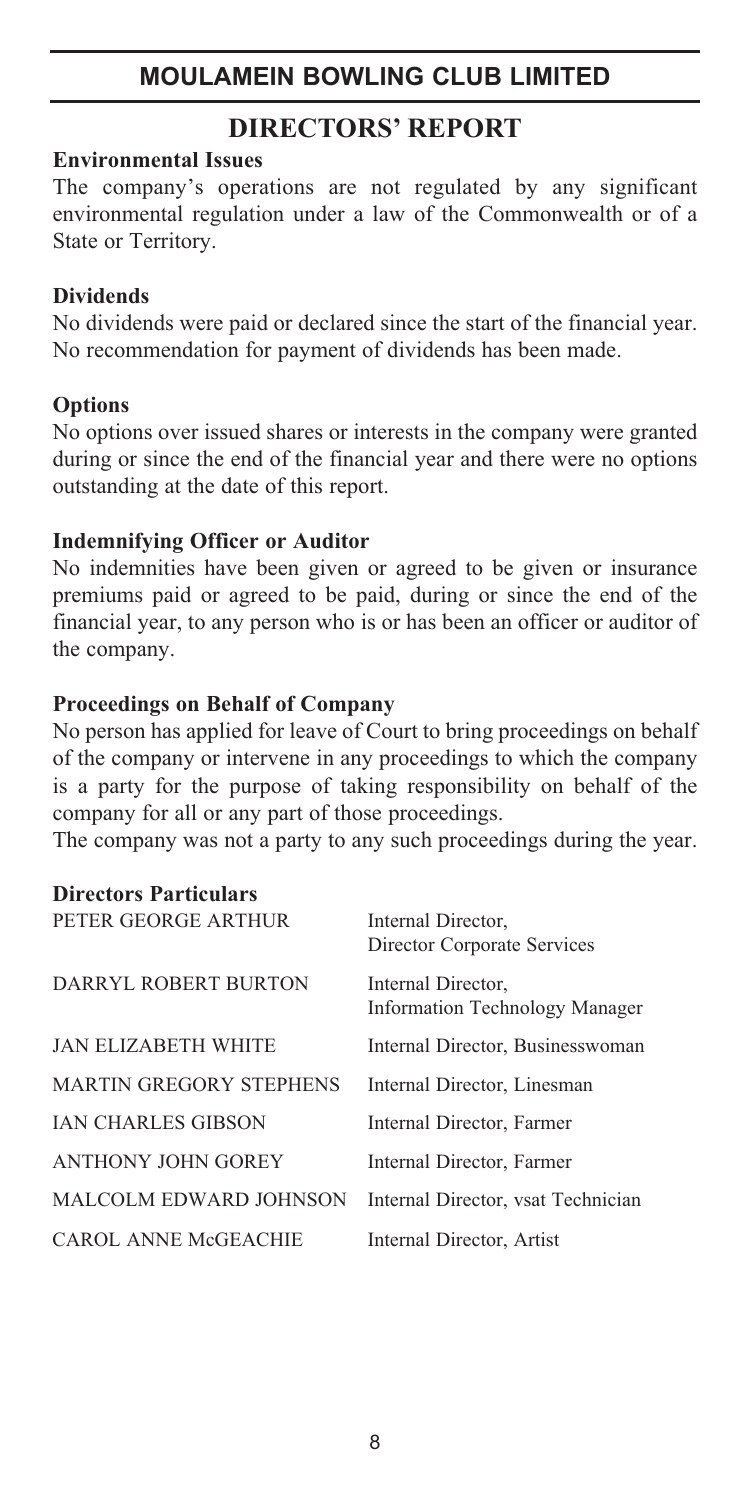|                                 | <b>DIRECTORS' MEETINGS</b><br><b>NUMBER ELIGIBLE</b><br><b>TO ATTEND</b> | <b>NUMBER</b><br><b>ATTENDED</b> |
|---------------------------------|--------------------------------------------------------------------------|----------------------------------|
| Peter George ARTHUR             | 11                                                                       | 10                               |
| Darryl Robert BURTON            | 11                                                                       |                                  |
| Jan Elizabeth WHITE             | 9                                                                        | 4                                |
| Martin Gregory STEPHENS         | 11                                                                       | 9                                |
| Ian Charles GIBSON              | 11                                                                       | 11                               |
| Anthony John GOREY              | 11                                                                       | 10                               |
| Malcolm Edward JOHNSON          | 9                                                                        | 6                                |
| Carol Anne McGEACHIE (Deceased) |                                                                          | $\mathfrak{D}$                   |

Details of attendance at Directors' meetings are as follows:

### **Auditor's Independence Declaration**

A copy of the auditor's independence declaration as required under section 307C of the Corporations Act, 2001 is attached.

Signed in accordance with a resolution of the Board of Directors.

yey **Director**

**DARRYL ROBERT BURTON**

Dated at Moulamein this 24th day of September, 2012.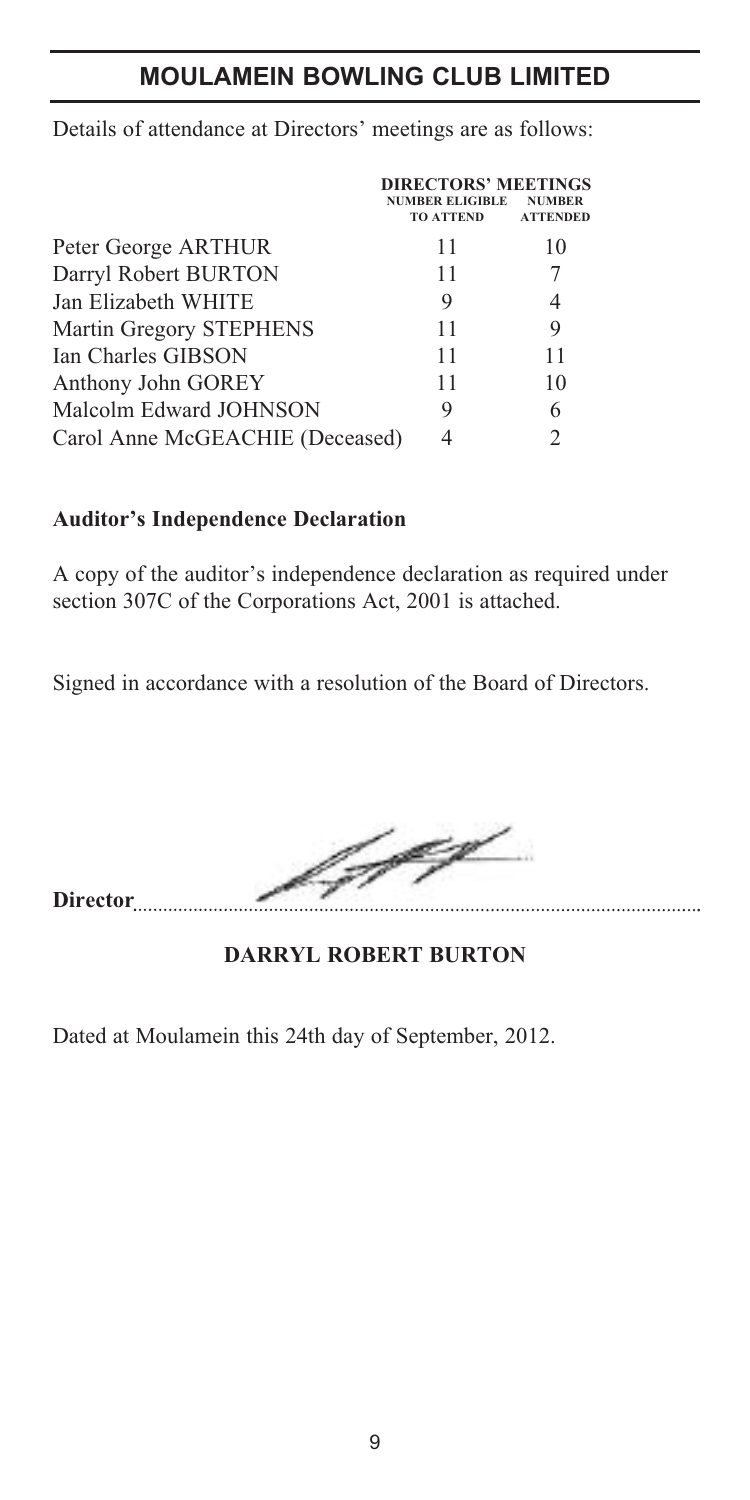# **AUDITOR'S INDEPENDENCE DECLARATION UNDER SECTION 307C OF THE CORPORATIONS ACT 2001**

I declare that to the best of my knowledge and belief, during the year ended 30 June 2012 there have been:

- i. no contraventions of the auditor's independence requirements as set out in the *Corporations Act 2001* in relation to the audit; and
- ii. no contraventions of any applicable code of professional conduct in relation to the audit.

 $1111$ 

**Nick Walker CPA RCA WHK AUDIT SERVICES 133 Langtree Avenue Mildura Vic 3500**

Dated this 25th day of September, 2012.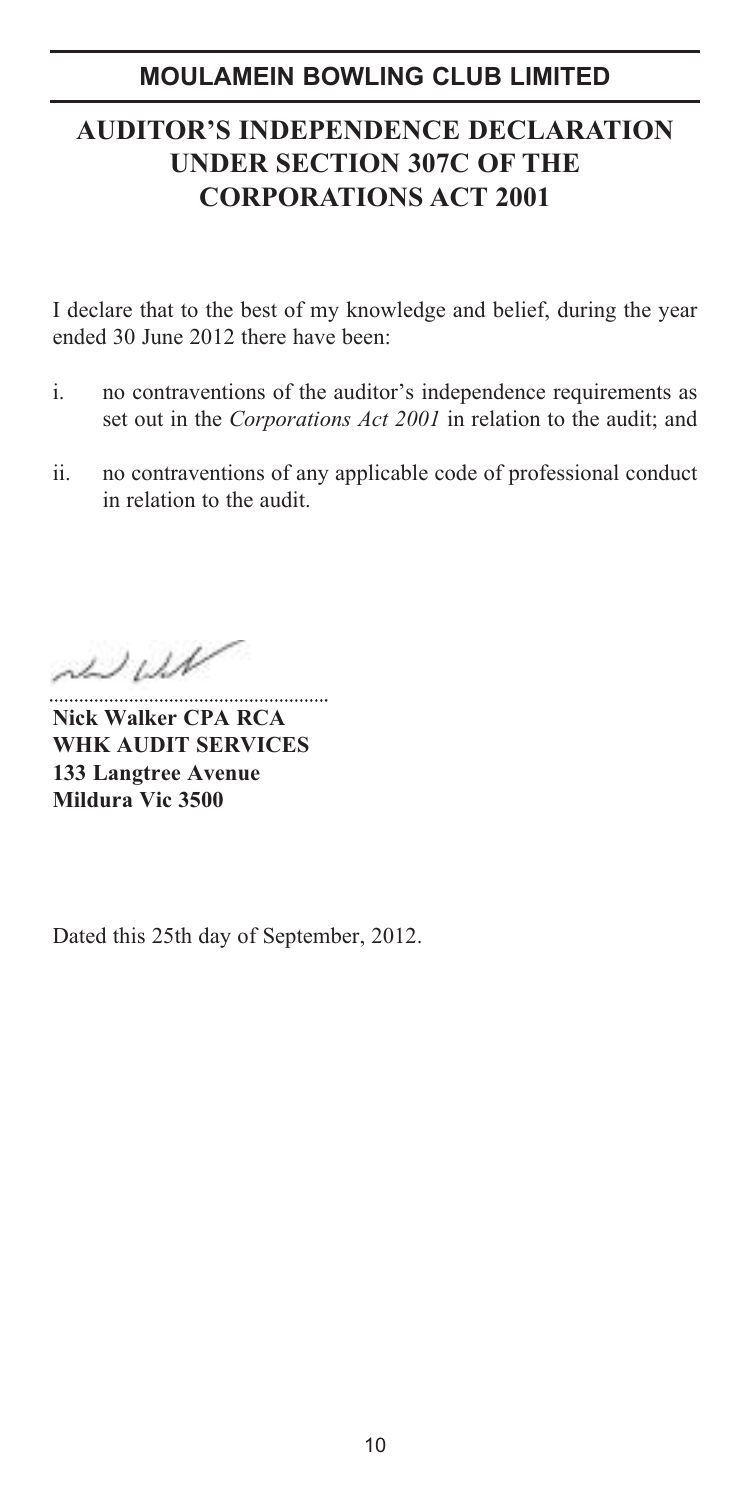# **STATEMENT OF COMPREHENSIVE INCOME FOR THE YEAR ENDED 30 JUNE 2012**

|                                                                    | 2012       | 2011       |
|--------------------------------------------------------------------|------------|------------|
|                                                                    | S          | S          |
| Revenue from ordinary activities                                   | 777,829    | 759,475    |
| Other revenue                                                      | 10,300     | 9,871      |
| Cost of consumables used                                           | (143, 100) | (141, 754) |
| Depreciation                                                       | (50, 488)  | (50, 209)  |
| Donations                                                          | (7, 729)   | (6, 574)   |
| Electricity                                                        | (29, 739)  | (24, 518)  |
| Employee benefits expense                                          | (227, 253) | (226, 471) |
| Insurance expense                                                  | (27, 385)  | (27, 691)  |
| Members promotions & raffles                                       | (51, 521)  | (44, 341)  |
| Other expenses                                                     | (262, 051) | (227, 772) |
| Profit/(loss) before income tax expense                            | (11, 137)  | 20,016     |
| Income tax expense                                                 |            |            |
| Profit/(loss) attributable to members of the entity                | (11, 137)  | 20,016     |
| Other Comprehensive Income                                         |            |            |
| Fair value adjustment on revaluation of<br>land and buildings      | 1,121,065  |            |
| Other comprehensive income for the year                            | 1,121,065  |            |
| Total comprehensive income for the year<br>attributable to members | 1,109,928  | 20,016     |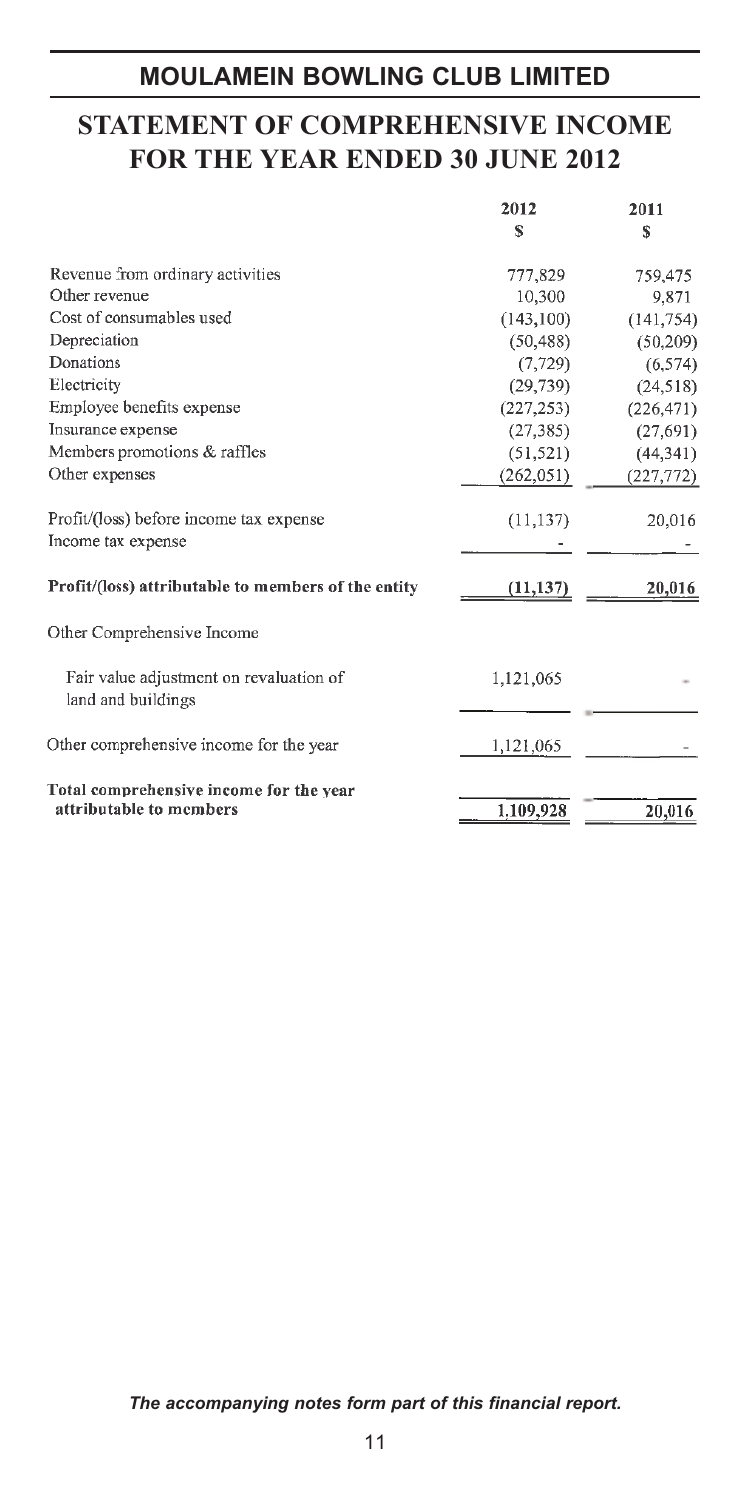# **STATEMENT OF FINANCIAL POSITION AS AT 30 JUNE 2012**

|                                       | Note           | 2012      | 2011      |
|---------------------------------------|----------------|-----------|-----------|
|                                       |                | S         | S         |
| <b>CURRENT ASSETS</b>                 |                |           |           |
| Cash and cash equivalents             | $\overline{c}$ | 98,786    | 56,885    |
| Trade and Other Receivables           | 3              | 1,634     | 2,268     |
| Inventories                           | $\overline{4}$ | 20,648    | 22,460    |
| <b>Financial Assets</b>               | 5              | 116,721   | 174,010   |
| Other current assets                  | 6              | 19,116    | 17,875    |
| <b>TOTAL CURRENT ASSETS</b>           |                | 256,905   | 273,498   |
| <b>NON CURRENT ASSETS</b>             |                |           |           |
| Property, plant & equipment           | 8              | 2,161,164 | 1,039,442 |
| Investment properties                 | 7              | 33,409    | 34,441    |
| <b>TOTAL NON CURRENT ASSETS</b>       |                | 2,194,573 | 1,073,883 |
| <b>TOTAL ASSETS</b>                   |                | 2,451,478 | 1,347,381 |
| <b>CURRENT LIABILITIES</b>            |                |           |           |
| Trade and Other Payables              | $\overline{9}$ | 26,800    | 22,564    |
| Provisions                            | 10             | 46,890    | 49,009    |
| Interest bearing Financial Liabilties | 12             | 14,808    | 14,808    |
| <b>TOTAL CURRENT LIABILITIES</b>      |                | 88,498    | 86,381    |
| <b>NON-CURRENT LIABILITIES</b>        |                |           |           |
| Provisions                            | 11             | 1.181     |           |
| Interest bearing Financial Liabilties | 13             | 49,182    | 58,311    |
| <b>NON-CURRENT LIABILITIES</b>        |                | 50,363    | 58,311    |
| <b>TOTAL LIABILITIES</b>              |                | 138,861   | 144,692   |
| <b>NET ASSETS</b>                     |                | 2,312,617 | 1,202,689 |
| <b>EQUITY</b>                         |                |           |           |
| <b>Retained Earnings</b>              |                | 1,191,552 | 1,202,689 |
| <b>Asset Revaluation Reserve</b>      |                | 1,121,065 |           |
|                                       |                | 2,312,617 | 1,202,689 |
|                                       |                |           |           |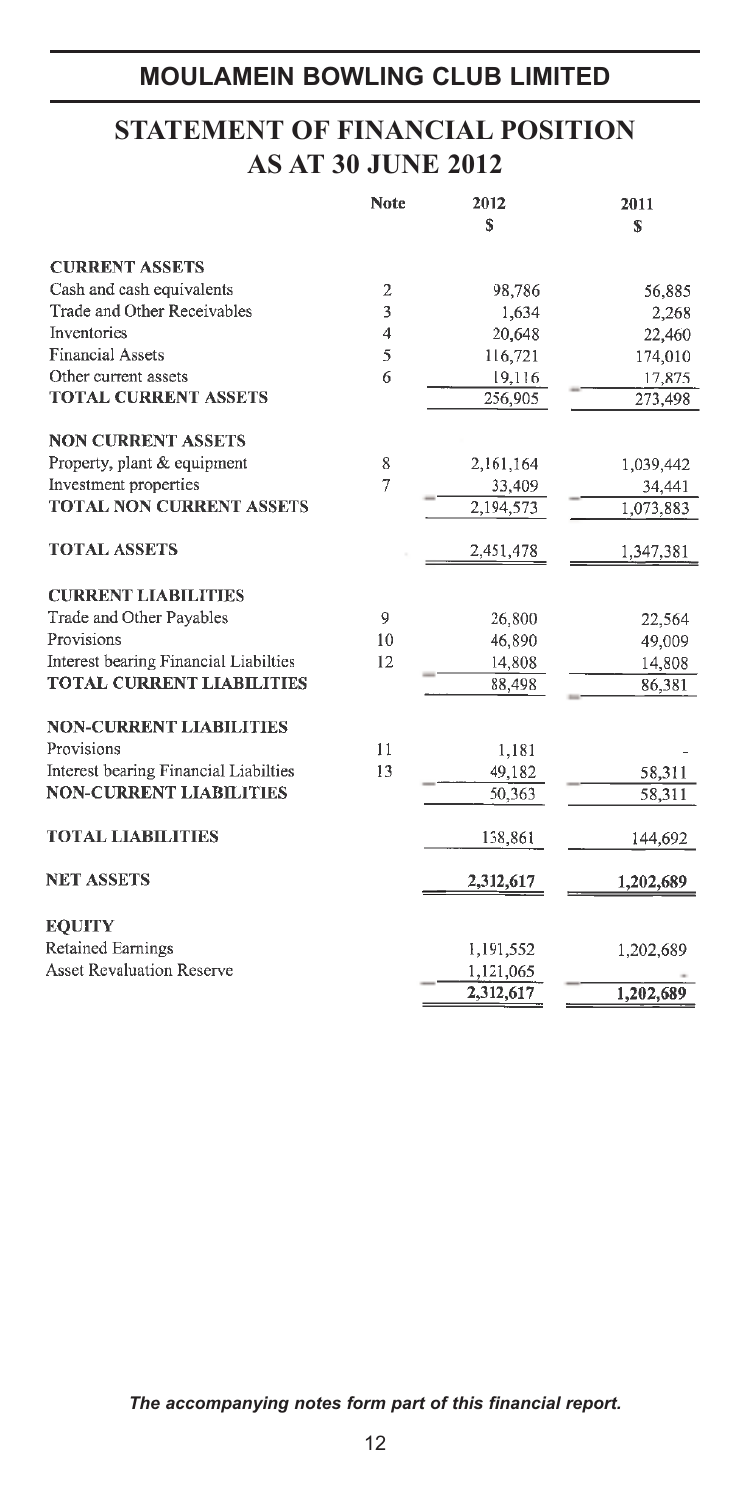# **STATEMENT OF CHANGES IN EQUITY FOR YEAR ENDED 30 JUNE 2012**

|                                         | Retained<br>Earnings | Asset<br>Revaluation<br>Reserve | Total     |
|-----------------------------------------|----------------------|---------------------------------|-----------|
|                                         | S                    | S                               | S         |
| Balance at 1 July 2010                  | 1,182,673            |                                 | 1,182,673 |
| Profit attributable to members          | 20,016               |                                 | 20,016    |
| Balance at 1 July 2011                  | 1,202,689            |                                 | 1,202,689 |
| Loss attributable to members            | (11, 137)            |                                 | (11, 137) |
| Fair value adjustment on revaluation of |                      | 1,121,065                       | 1,121,065 |
| land and buildings                      |                      |                                 |           |
| Balance at 30 June 2012                 | 1.191.552            | 1,121,065                       | 2.312.617 |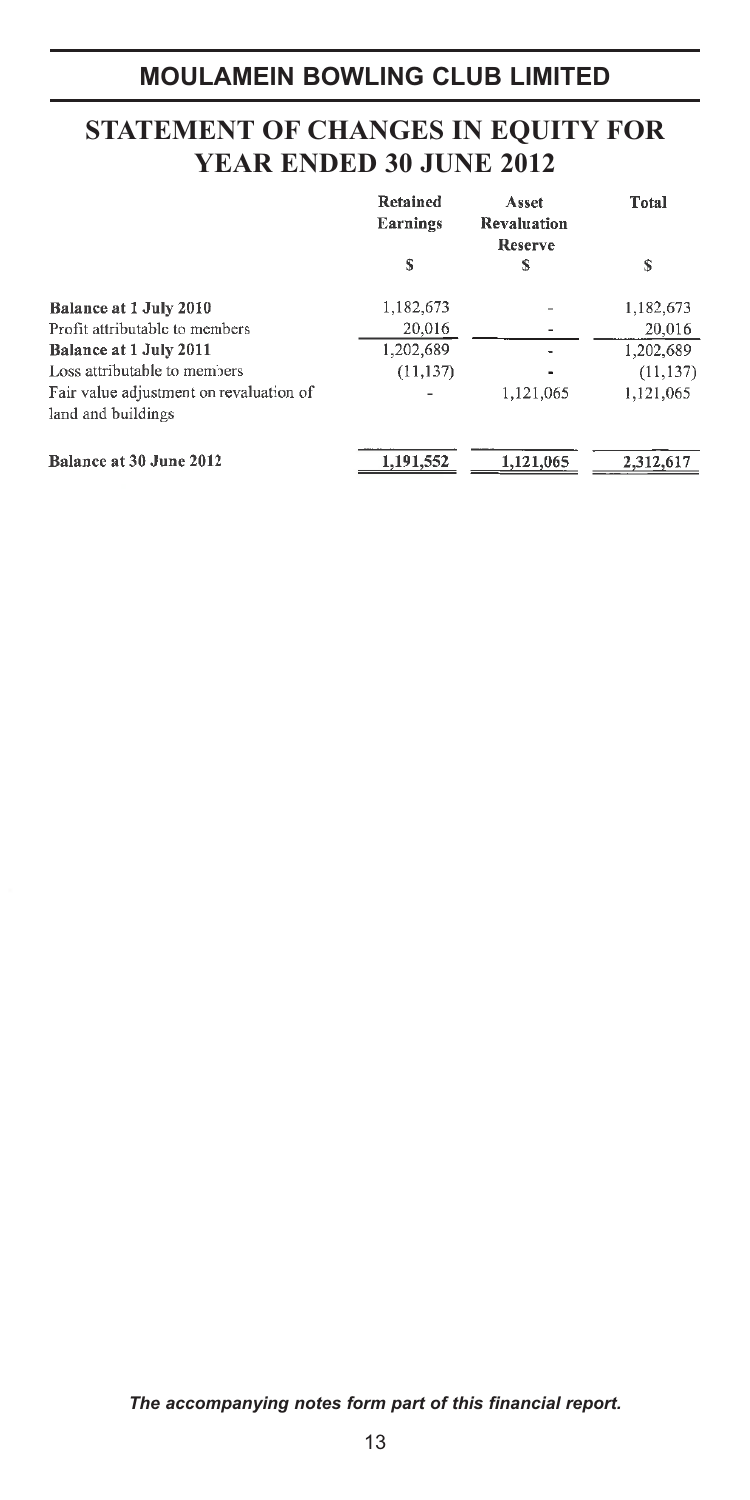# **CASH FLOW STATEMENT FOR THE YEAR ENDED 30 JUNE 2012**

|                                                     | <b>Note</b>    | 2012<br>\$  | 2011<br>S     |
|-----------------------------------------------------|----------------|-------------|---------------|
| <b>Cash Flow from Operating Activities</b>          |                |             |               |
| Receipts from customers                             |                | 1,366,411   | 1,305,677     |
| Interest received                                   |                | 10,300      | 9,671         |
| Payments to suppliers                               |                | (1,327,297) | (1, 245, 899) |
| Net cash provided by operating activities           | 14             | 49,414      | 69,449        |
| <b>Cash Flow from Investing Activities</b>          |                |             |               |
| Payment for plant & equipment                       |                | (50, 113)   | (49,796)      |
| Receipt from redemption of term deposit             |                | 57,289      |               |
| Payment for reinvestment term deposit               |                |             | (39, 419)     |
| Net cash provided by/(used in) investing activities |                | 7,176       | (89,215)      |
| <b>Cash Flow from Financing Activities</b>          |                |             |               |
| Interest paid                                       |                | (5,560)     | (6,269)       |
| Repayment of bank borrowings                        |                | (9,129)     | (8, 419)      |
| Net cash provided by/(used in) financing activities |                | (14,689)    | (14,688)      |
| Net Income / (Decrease) in cash held                |                | 41,901      | (34, 454)     |
| Cash at beginning of year                           |                | 56,885      | 91,339        |
| Cash at end of year                                 | $\overline{2}$ | 98,786      | 56,885        |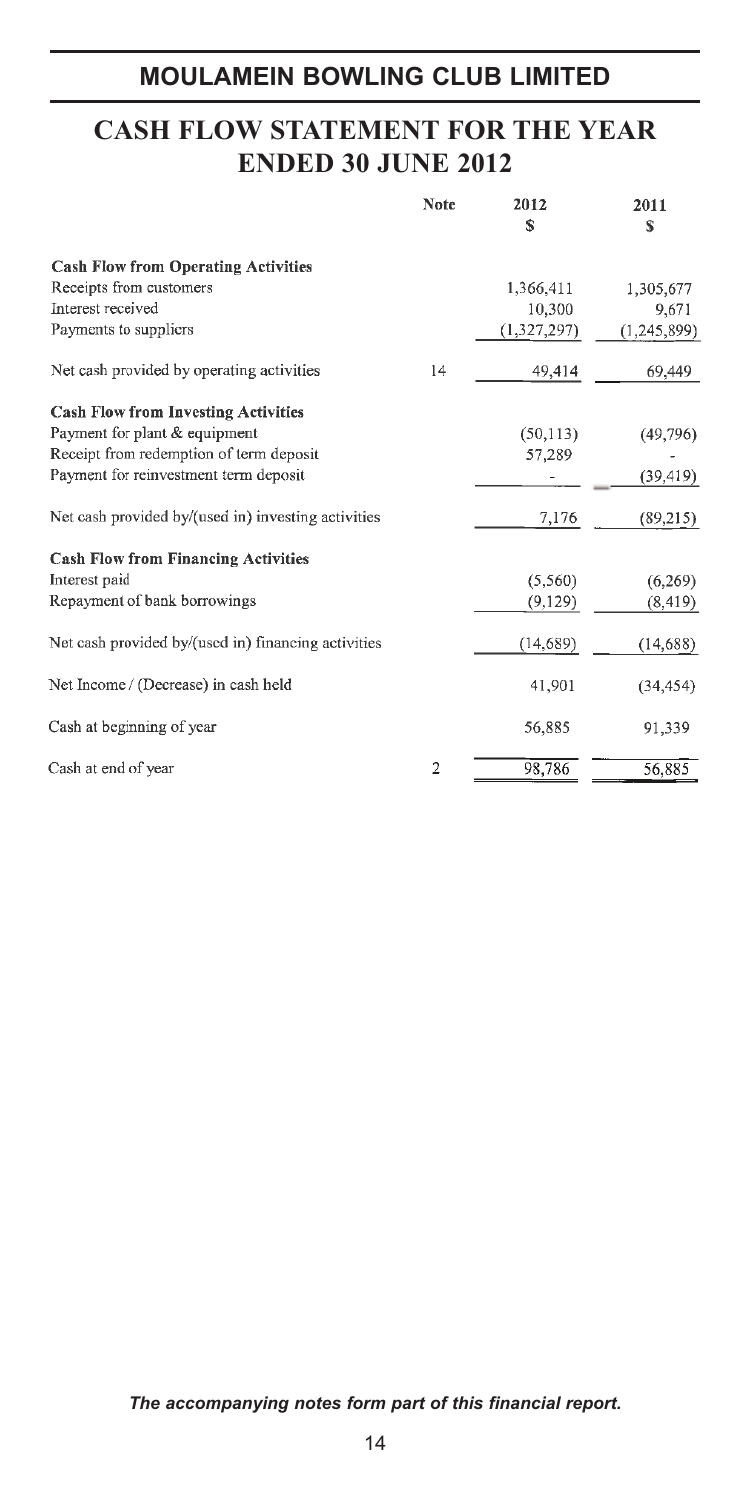# **NOTES TO THE FINANCIAL STATEMENTS FOR** THE YEAR ENDED 30 JUNE 2012

Note 1: Summary of Significant Accounting Policies

#### (a) General Information

Moulamein Bowling Club Limited is a company limited by guarantee, incorporated and domiciled in Anetralia

#### (b) Basis of Preparation

#### **Reporting Basis and Conventions**

The directors have prepared the financial statements on the basis that the company is a non-reporting entity because there are no users dependent on general purpose financial reports. This financial report is therefore a special purpose financial report that has been prepared in order to meet the requirements of the Corporations Act 2001

The financial report has been prepared in accordance with the mandatory Australian Accounting Standards applicable to entities reporting under the Corporations Act 2001 and the significant accounting policies disclosed below which the directors have determined are appropriate to meet the needs of members. Such accounting policies are consistent with the previous period unless otherwise stated.

The financial statements have been prepared on an accruals basis and are based on historical costs unless otherwise stated in notes. The material accounting policies have been adopted in the preparation of this report are as follows:

#### (c) Comparative Figures

Comparative figures have been adjusted to conform to changes in presentation for the current financial year where required by accounting standards or as a result of a change in accounting policy.

#### (d) Income Tax

The Club is exempt from income tax under section 23(g) of the Income Tax Assessment Act.

#### (e) Inventories

Inventories are measured at the lower of cost and net realisable value.

#### (f) Cash and Cash Equivalents

Cash and cash equivalents include cash on hand, deposits held at call with banks, other short term highly liquid investments with original maturities of three months or less and bank overdrafts. Bank overdrafts are shown within short term borrowings in current liabilities in the statement of financial position.

#### (a) Investments

Investments are carried at cost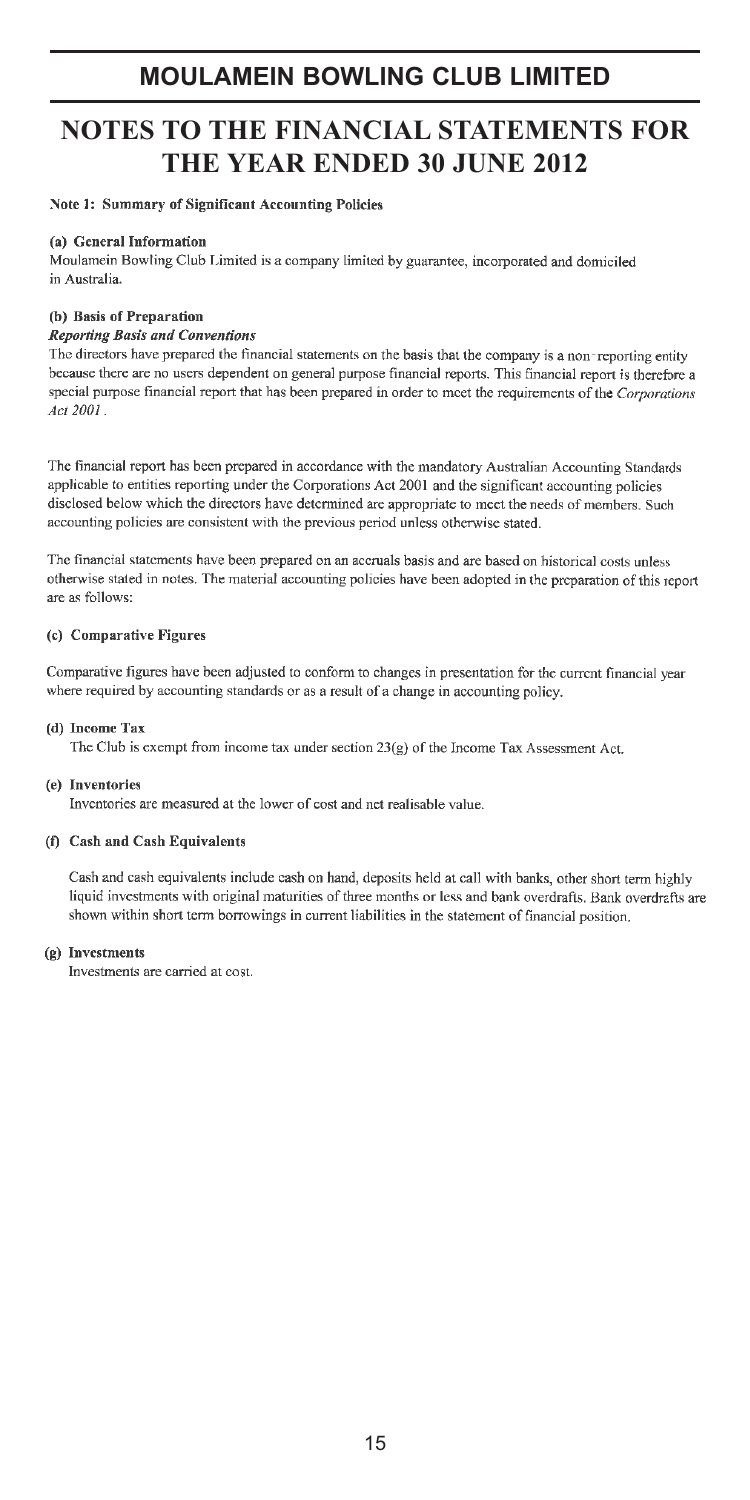### **NOTES TO THE FINANCIAL STATEMENTS FOR** THE YEAR ENDED 30 JUNE 2012

#### Note 1: Statement of Significant Accounting Policies (continued)

#### (h) Revenue

Interest revenue is recognised as it accrues using the effective interest rate method, which for floating rate financial assets, is the rate inherent in the instrument. All dividends received shall be recognised as revenue when the right to receive the dividend has been established.

Revenue from the sale of goods and services is recognised upon the delivery of the service to the customers

All revenue is stated net of the amount of goods and services tax (GST).

#### (i) Property Plant & Equipment

Each class of property, plant and equipment is carried at cost or fair value as indicated, less, where applicable, any accumulated depreciation and impairment losses.

The Club does not maintain a fixed asset register which identifies individual asset items of property, plant & equipment.

#### Property

Freehold land and buildings are carried at their fair value (being the amount for which an asset could be exchanged between knowledgable willing parties in an arms' length transaction), based on periodic, but at least triennial, valuations by external valuers, less subsequent depreciation for buildings.

Increases in the carrying amount arising on revaluation of land and buildings are credited to a revaluation surplus in equity. Decreases that offset previous increases of the same asset are charged against fair value reserves directly in equity; all other decreases are charged to the statement of comprehensive income.

Any accumulated depreciation at the date of revaluation is eliminated against the gross carrying amount of the asset and the net amount is restated to the revalued amount of the asset.

The Club's Land and Buildings were revalued by an independent valuer effective 30 June 2012 and the valuation has been adopted in the financial statements this year at fair value.

#### **Investment Properties**

Investment Properties are shown at cost, less any accumulated depreciation and impairment losses.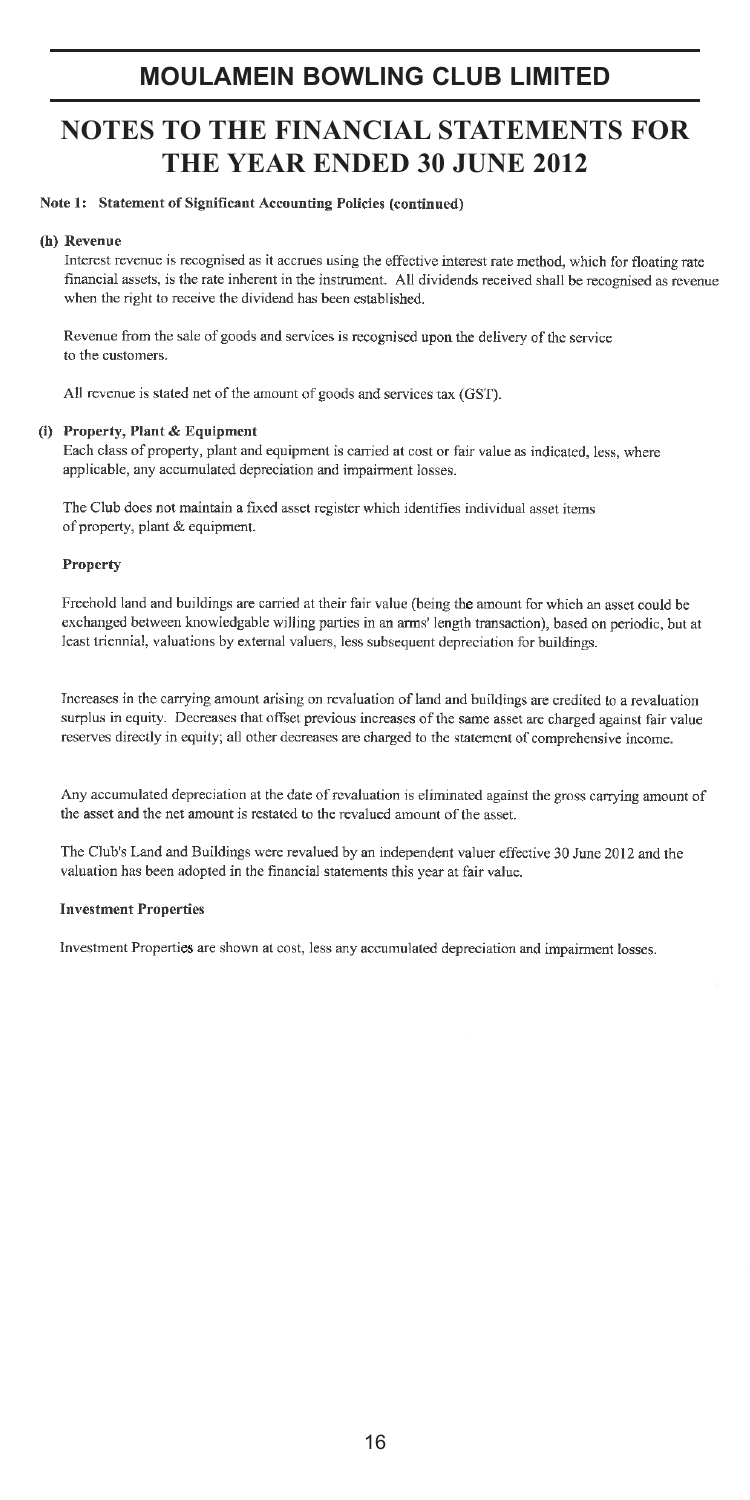# **NOTES TO THE FINANCIAL STATEMENTS FOR** THE YEAR ENDED 30 JUNE 2012

Note 1: Statement of Significant Accounting Policies (continued)

#### Plant & Equipment

Plant & equipment is measured on a cost basis. The carrying amount of plant and equipment is reviewed annually by directors to ensure it is not in excess of the recoverable amount from these assets. The recoverable amount is assessed on the basis of the expected net cash flows that will be received from the asset's employment and subsequent disposal. The expected net cash flows have been discounted to their present values in determining recoverable amounts.

#### Depreciation

The depreciable amount of all fixed asssets, excluding freehold land, is depreciated on a straight-line and dimishing value basis over the asset's useful life to the company commencing from the time the asset is held ready for use.

The depreciation rates used for each class of depreciable assets are:

| <b>Class of Fixed Asset</b>  | Rate $(\%)$ |  |
|------------------------------|-------------|--|
| Buildings                    |             |  |
| Clubhouse                    | 2.00        |  |
| <b>Bowling Green</b>         | 1.00        |  |
| Units                        | 7.50        |  |
| Plant & Equipment            | 7.50        |  |
| Motor Vehicles               | 20.50       |  |
| Furniture & Fittings         | 7.50        |  |
| Poker Machines               | 7.50        |  |
| Other Fixed Assets           | 7.00        |  |
| <b>Investment Properties</b> | 3.00        |  |

The assets' residual values and useful lives are reviewed, and adjusted if appropriate, at the end of each reporting period.

An asset's carrying amount is written down immediately to its recoverable amount if the asset's carrying amount is greater than its estimated recoverable amount.

Gains and losses on disposals are determined by comparing proceeds with the carrying amount. These gains and losses are included in the statement of comprehensive income. When revalued assets are sold, amounts included in the revaluation surplus relating to that asset are transferred to retained earnings.

#### (j) Financial Instruments

#### Initial recognition and measurement

Financial assets and financial liabilities are recognised when the entity becomes a party to the contractual provisions to the instrument. For financial assets, this is equivalent to the date that the company commits itself to either purchase or sell the asset (ie trade date accounting is adopted).

Financial instruments are initially measured at fair value plus transaction costs except where the instrument is classified "at fair value through profit or loss", in which case transaction costs are expensed to profit or loss immediately.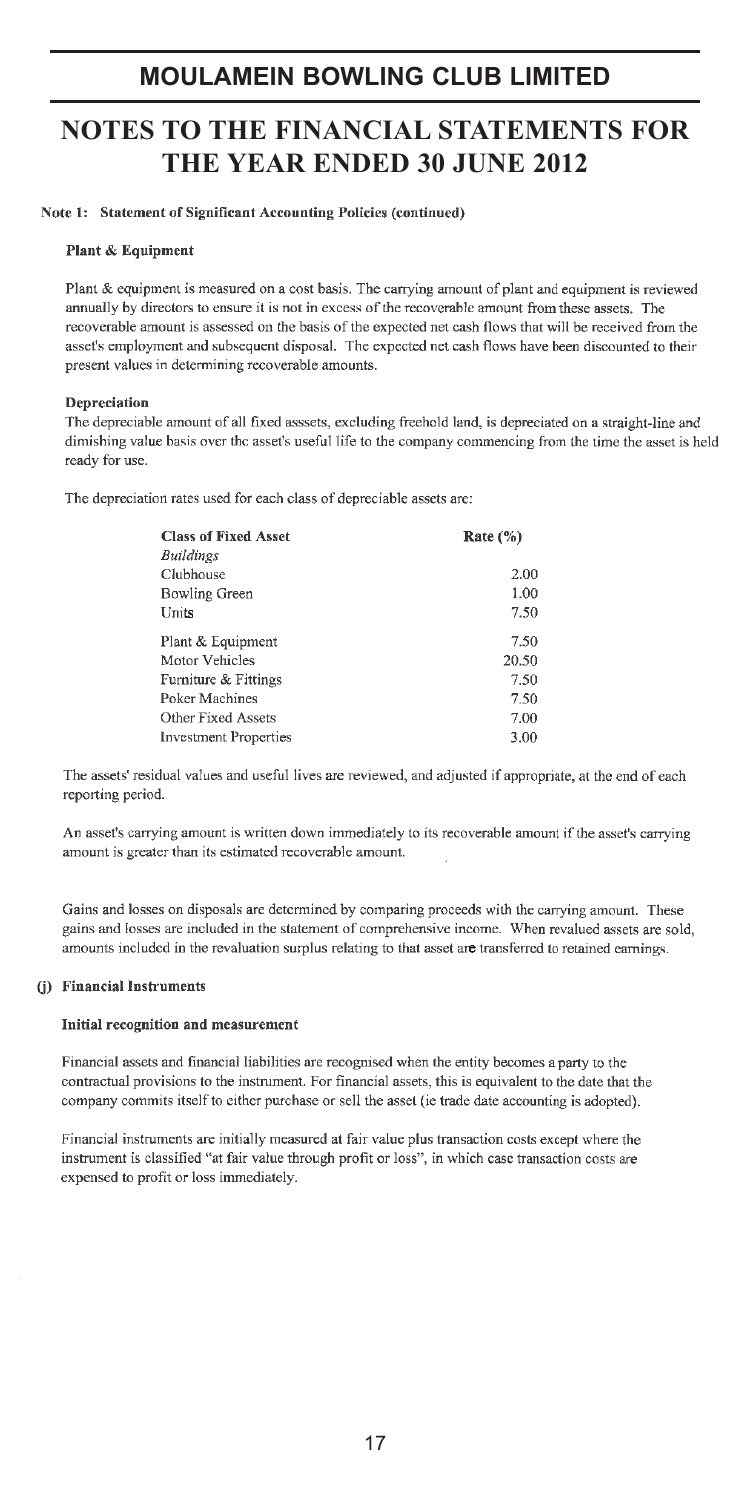# **NOTES TO THE FINANCIAL STATEMENTS FOR** THE YEAR ENDED 30 JUNE 2012

#### Note 1: Statement of Significant Accounting Policies (continued)

#### Classification and subsequent measurement

Financial instruments are subsequently measured at fair value, amortised cost using the effective interest rate method, or cost. Where available, quoted prices in an active market are used to determine fair value. In other circumstances, valuation techniques are adopted.

Amortised cost is calculated as the amount at which the financial asset or financial liability is measured at initial recognition less principal repayments and any reduction for impairment, and adjusted for any cumulative amortisation of the difference between that initial amount and the maturity amount calculated using the effective interest method.

The effective interest method is used to allocate interest income or interest expense over the relevant period and is equivalent to the rate that exactly discounts estimated future cash payments or receipts (including fees, transaction costs and other premiums or discounts) through the expected life (or when this cannot be reliably predicted, the contractual term) of the financial instrument to the net carrying amount of the financial asset or financial liability. Revisions to expected future net cash flows will necessitate an adjustment to the carrying value with a consequential recognition of an income or expense item in profit or loss.

Fair value is determined based on current bid prices for all quoted investments. Valuation techniques are applied to determine the fair value for all unlisted securities, including recent arm's length transactions, reference to similar instruments and option pricing models.

(i) Financial assets at fair value through profit or loss

Financial assets are classified at "fair value through profit or loss" when they are either held for trading for the purpose of short-term profit taking, derivatives not held for hedging purposes, or when they are designated as such to avoid an accounting mismatch or to enable performance evaluation where a group of financial assets is managed by key management personnel on a fair value basis in accordance with a documented risk management or investment strategy. Such assets are subsequently measured at fair value with changes in carrying value being included in profit or loss.

#### (ii) Loans and receivables

Loans and receivables are non-derivative financial assets with fixed or determinable payments that are not quoted in an active market and are subsequently measured at amortised cost. Gains or losses are recognised in profit or loss through the amortisation process and when the financial asset is derecognised.

#### (iii) Held-to-maturity investments

Held-to-maturity investments are non-derivative financial assets that have fixed maturities and fixed or determinable payments, and it is the company's intention to hold these investments to maturity. They are subsequently measured at amortised cost. Gains or losses are recognised in profit or loss through the amortisation process and when the financial asset is derecognised.

#### (iv) Financial liabilities

Non-derivative financial liabilities other than financial guarantees are subsequently measured at amortised cost. Gains or losses are recognised in profit or loss through the amortisation process and when the financial liability is derecognised.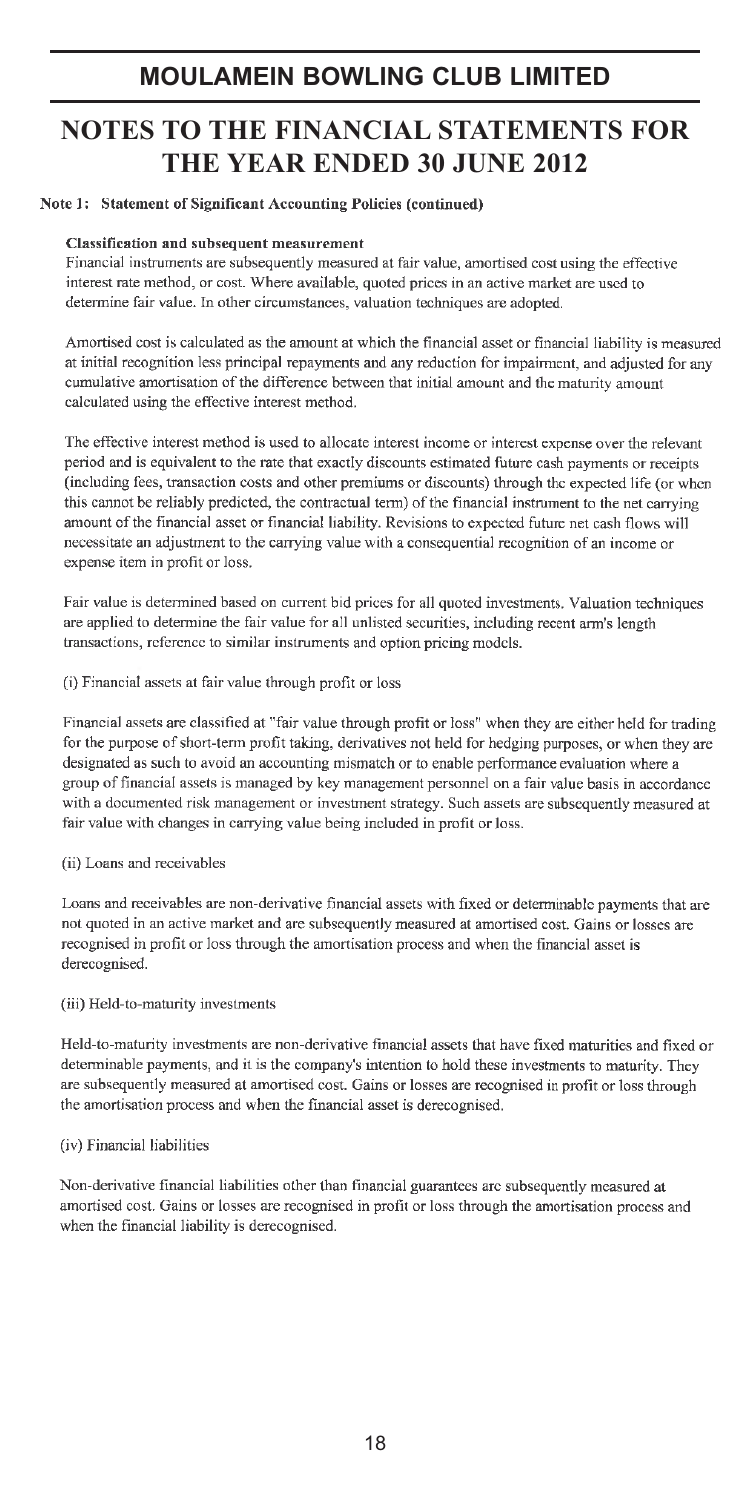# **NOTES TO THE FINANCIAL STATEMENTS FOR** THE YEAR ENDED 30 JUNE 2012

#### Note 1: Statement of Significant Accounting Policies (continued)

#### Impairment

At the end of each reporting period, the company assesses whether there is objective evidence that a financial asset has been impaired. A financial asset or a group of financial assets is deemed to be impaired if, and only if, there is objective evidence of impairment as a result of one or more events (a "loss event") that has occurred, which has an impact on the estimated future cash flows of the financial  $asset(s)$ .

In the case of financial assets carried at amortised cost, loss events may include indications that the debtors or a group of debtors is experiencing significant financial difficulty, default or delinquency in interest or principal payments, indications that they will enter bankruptcy or other financial reorganisation and changes in arrears or economic conditions that correlate with defaults.

For financial assets carried at amortised cost (including loans and receivables), a separate allowance account is used to reduce the carrying amount of financial assets impaired by credit losses. After having taken all possible measures of recovery, if the management establishes that the carrying amount cannot be recovered by any means, at that point the writing off amounts are charged to the allowance account or the carrying amount of impaired financial assets is reduced directly if no impairment amount was previously recognised in the allowance accounts.

When the terms of financial assets that would otherwise have been past due or impaired have been renegotiated, the company recognises the impairment for such financial assets by taking into account the original terms as if the terms have not been renegotiated so that the loss events that have occurred are duly considered.

#### Derecognition

Financial assets are derecognised where the contractual rights to receipt of cash flows expire or the asset is transferred to another party whereby the entity no longer has any significant continuing involvement in the risks and benefits associated with the asset. Financial liabilities are derecognised where the related obligations are discharged, cancelled or expired. The difference between the carrying amount of the financial liability, which is extinguished or transferred to another party, and the fair value of consideration paid, including the transfer of non-cash assets or liabilities assumed, is recognised in profit or loss.

#### (k) Impairment

At each reporting date, the association reviews the carrying values of its tangible and intangible assets to determine whether there is any indication that those assets have been impaired. If such an indication exists, the recoverable amount of the asset, being the higher of the asset's fair value less costs to sell and value in use, is compared to the asset's carrying value. Any excess of the asset's carrying value over its recoverable amount is expensed to the income statement

Where it is not possible to estimate the recoverable amount of an individual asset, the company estimates the recoverable amount of the cash-generating unit the asset belongs.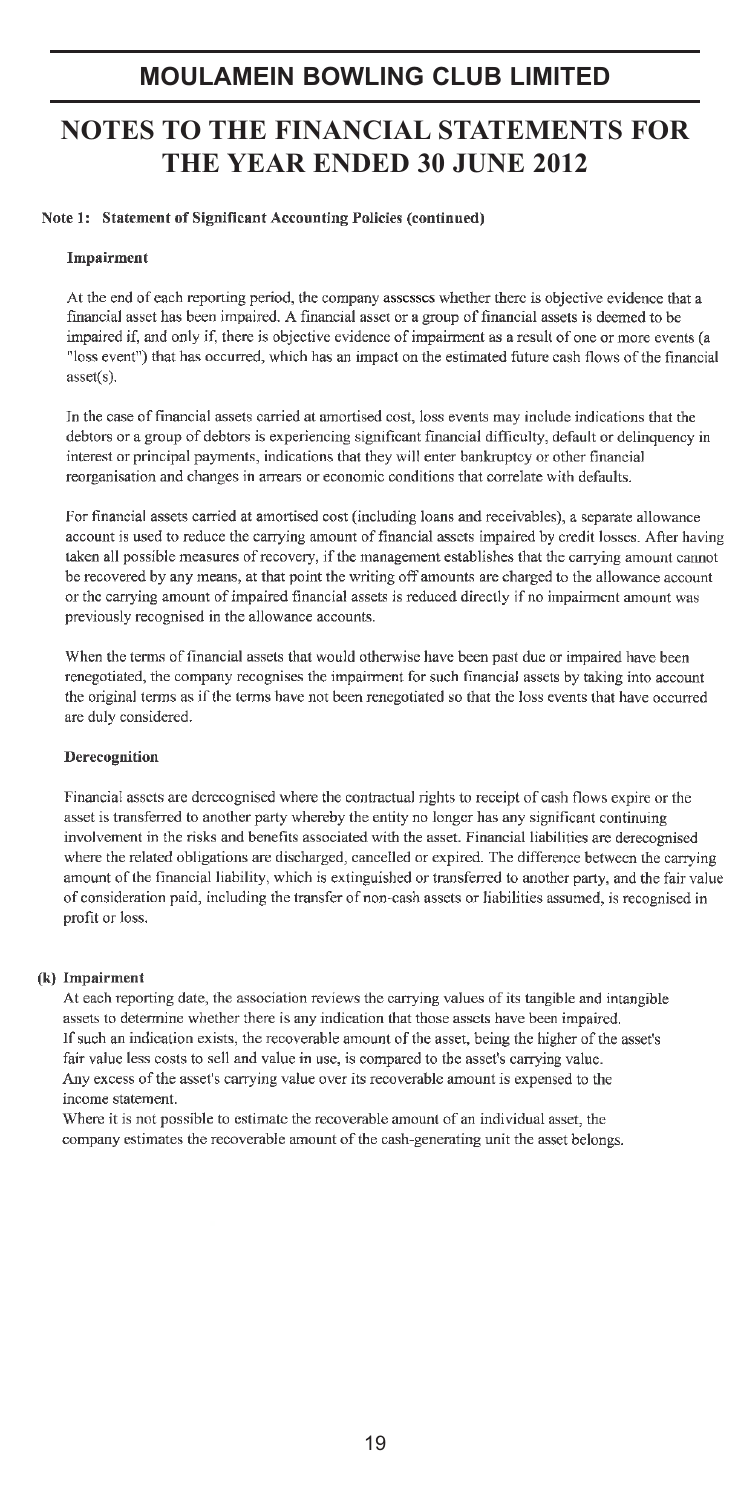# **NOTES TO THE FINANCIAL STATEMENTS FOR** THE YEAR ENDED 30 JUNE 2012

#### Note 1: Statement of Significant Accounting Policies (continued)

#### (I) Employee Benefits

Provision is made for the company's liability for employee benefits arising from services rendered by employees to balance sheet date. Employee benefits that are expected to be settled within one year have been measured at the amounts expected to be paid when the liability is settled, plus related on-costs. Employee benefits payable later than one year have been measured at the present value of the estimated future cash outflows to be made for those benefits.

#### (m) Goods and Services Tax (GST)

Revenues, expenses and assets are recognised net of the amount of GST, except where the amount of GST incurred is not recoverable from the Australian Taxation Office. In these circumstances the GST is recognised as part of the cost of acquisition of the asset or as part of an item of the expense. Receivables and payables in the Balance Sheet are shown inclusive of GST.

#### (n) Comparative Figures

Comparative figures have been adjusted to conform to changes in presentation for the current financial year where required by accounting standards or as a result of changes in accounting policy.

#### (a) Trade and Other Receivables

Trade and other receivables include amounts due from customers for goods sold and services performed in the ordinary course of business. Receivables expected to be collected within 12 months of the end of the reporting period are classified as current assets. All other receivables are classified as non-current assets.

#### (p) Trade and Other Pavables

Trade and other payables represent the liability outstanding at the end of the reporting period for goods and services received by the company during the reporting period which remain unpaid. The balance is recognised as a current liability with the amount being normally paid within 30 days of recognition of the liability.

#### (q) Critical Accounting Estimates and Judgments

The Company evaluates estimates and judgments incorporated into the financial statements based on historical knowledge and best available current information. Estimates assume a reasonable expectation of future events and are based on current trends on economic data, obtained both externally and within the Company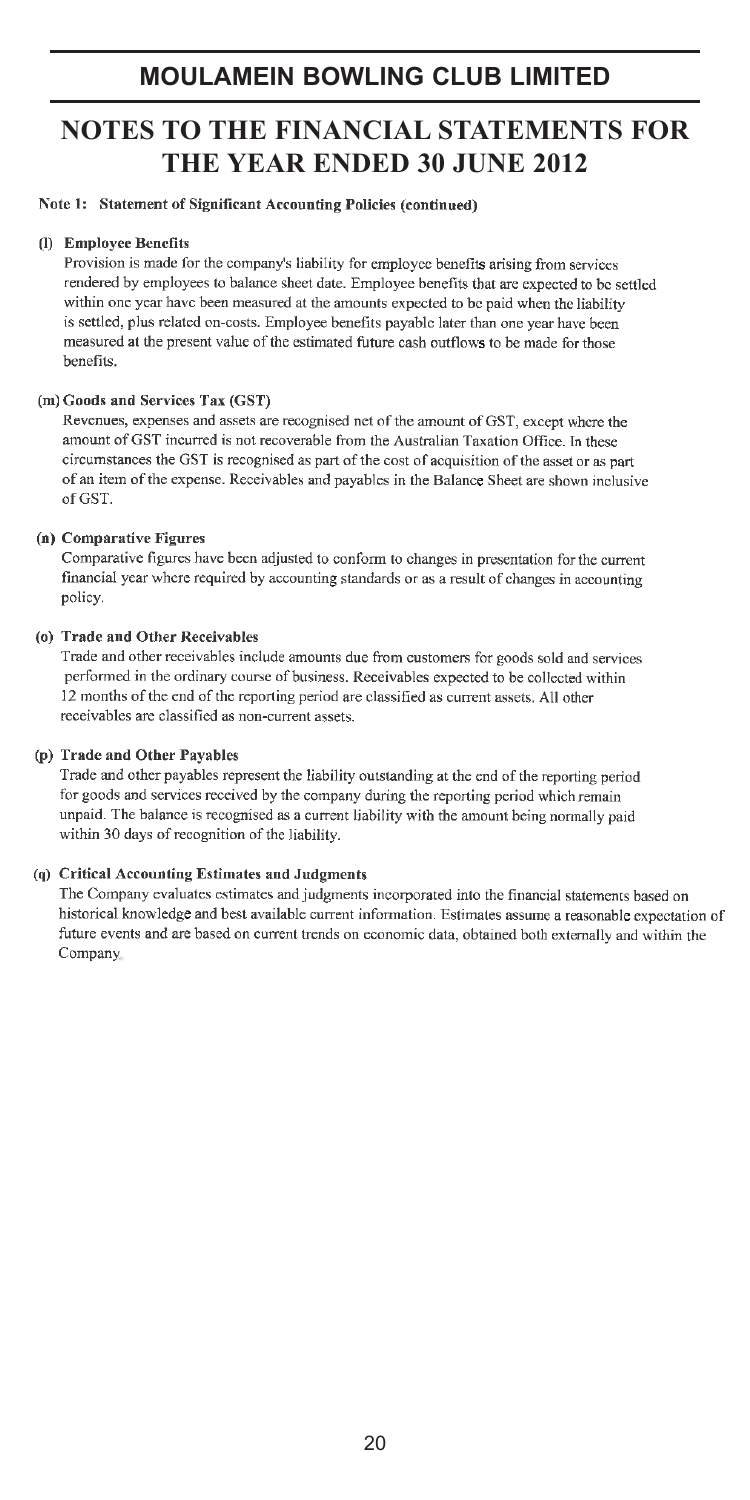### **NOTES TO THE FINANCIAL STATEMENTS FOR THE YEAR ENDED 30 JUNE 2012**

Note 1: Statement of Significant Accounting Policies (continued)

#### (r) New Accounting Standards for Application in future Periods

The AASB has issued the following Accounting Standard which is mandatorily applicable for future reporting periods and is relevant to the Company. The Company has decided not to early adopt this Accounting Standard. The Company's assessment of this Accounting Standard is set out below:

AASB 2011 - 9: amendments to Australian Accounting Standards - Presentation of Items of Other Comprehensive Income (applicable for annual reporting periods commencing on or after 1 July 2012). The main change arising from this Standard is the requirement for entities to group items presented in other comprehensive income on the basis of whether they are potentially reclassifiable to profit or loss subsequently. This Standard affects presentation only and is therefore not expected to significantly impact the Company.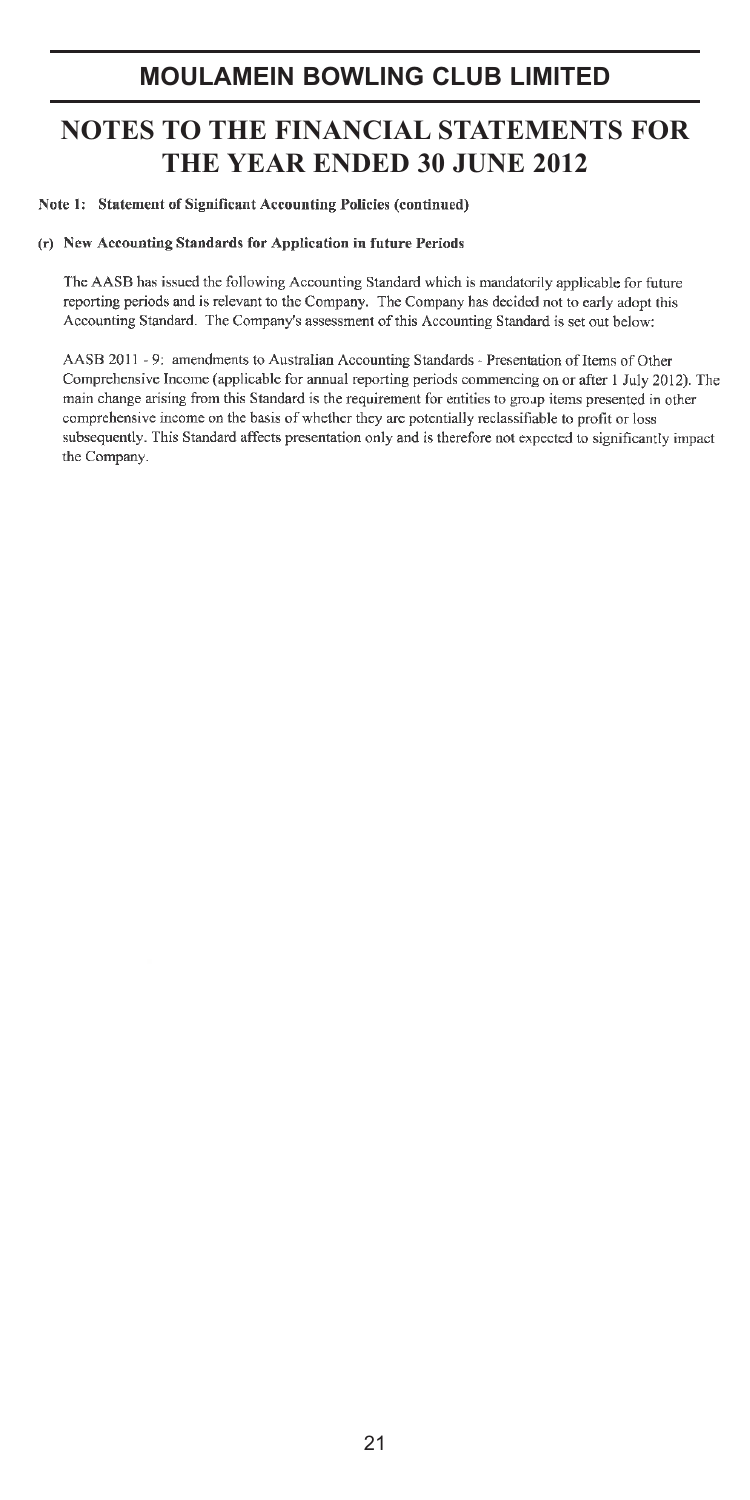# **NOTES TO THE FINANCIAL STATEMENTS FOR THE YEAR ENDED 30 JUNE 2012**

|                                                                                                                                      | 2012      | 2011      |
|--------------------------------------------------------------------------------------------------------------------------------------|-----------|-----------|
|                                                                                                                                      | S         | S         |
| Note 2: Cash and cash equivalents                                                                                                    |           |           |
| Cash on hand                                                                                                                         | 43,999    | 39,416    |
| Cash at bank                                                                                                                         | 54,787    | 17,469    |
|                                                                                                                                      | 98,786    | 56,885    |
| The WAW Credit Union holds a \$5,000 bank guarantee<br>over the Keno account as part of the conditions for<br>operations of the TAB. |           |           |
| Note 3: Trade and Other Receivables                                                                                                  |           |           |
| Trade receivables                                                                                                                    |           |           |
| Sundry receivables                                                                                                                   | 1,634     | 2,268     |
|                                                                                                                                      | 1,634     | 2,268     |
| <b>Note 4: Inventories</b>                                                                                                           |           |           |
|                                                                                                                                      |           |           |
| Stock on hand at cost                                                                                                                | 20,648    | 22,460    |
|                                                                                                                                      | 20.648    | 22,460    |
| <b>Note 5: Financial Assets</b>                                                                                                      |           |           |
| Shares at cost                                                                                                                       | 20        | 20        |
| <b>Term Deposits</b>                                                                                                                 | 116,701   | 173,990   |
|                                                                                                                                      | 116,721   | 174,010   |
| Note 6: Other Current Assets                                                                                                         |           |           |
| Prepaid expenditure                                                                                                                  | 19,116    | 17,875    |
|                                                                                                                                      | 19,116    | 17,875    |
| Note 7: Investment properties                                                                                                        |           |           |
| Investment properties                                                                                                                |           |           |
| At cost                                                                                                                              | 69,364    | 69,364    |
| Less accumulated depreciation                                                                                                        | (35, 955) | (34, 923) |
|                                                                                                                                      | 33,409    | 34,441    |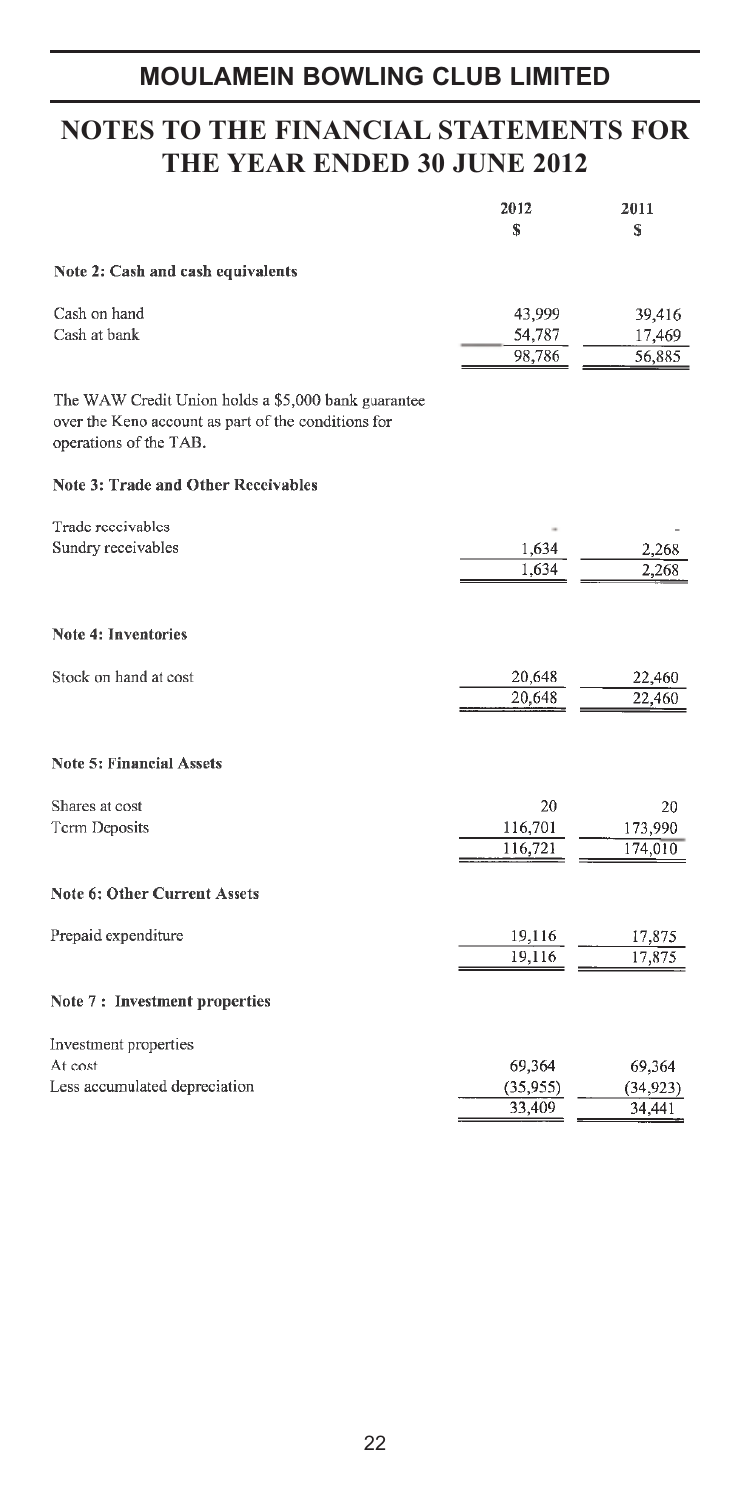### **NOTES TO THE FINANCIAL STATEMENTS FOR THE YEAR ENDED 30 JUNE 2012**

|                                     | 2012       | 2011       |
|-------------------------------------|------------|------------|
|                                     | S          | S          |
| Note 8: Property, Plant & Equipment |            |            |
| Land at valuation                   | 60,000     |            |
| Buildings at valuation              | 1,600,126  |            |
| Land & buildings at cost            |            | 751,881    |
| Less accumulated depreciation       |            | (196,086)  |
|                                     |            | 555,795    |
| Poker machines at cost              | 825.523    | 789,413    |
| Less accumulated depreciation       | (494, 068) | (474, 378) |
|                                     | 331,455    | 315,035    |
| Plant & equipment at cost           | 352,254    | 341,013    |
| Less accumulated depreciation       | (271, 814) | (266, 204) |
|                                     | 80,440     | 74,809     |
| Motor vehicles at cost              | 18,000     | 18,000     |
| Less accumulated depreciation       | (13, 456)  | (12, 284)  |
|                                     | 4,544      | 5,716      |
| Other fixed assets at cost          | 127,394    | 125,097    |
| Less accumulated depreciation       | (65, 225)  | (60, 757)  |
|                                     | 62,169     | 64,340     |
| Furniture & fittings at cost        | 33,632     | 33,168     |
| Less accumulated depreciation       | (11, 202)  | (9,421)    |
|                                     | 22,430     | 23,747     |
|                                     | 2,161,164  | 1,039,442  |

#### Note 8(a): Property, Plant & Equipment Core Property

#### **Core Property**

The Core Property of Moulamein Bowling Club Ltd includes Land & Clubhouse Buildings, Bowling Green, Accomodation Units, Poker Machines, Plant & Equipment, Motor Vehicles, Furniture & Fittings and other fixed assets located at Endeavour Drive, Moulamein as disclosed in Note 8 of the financial report.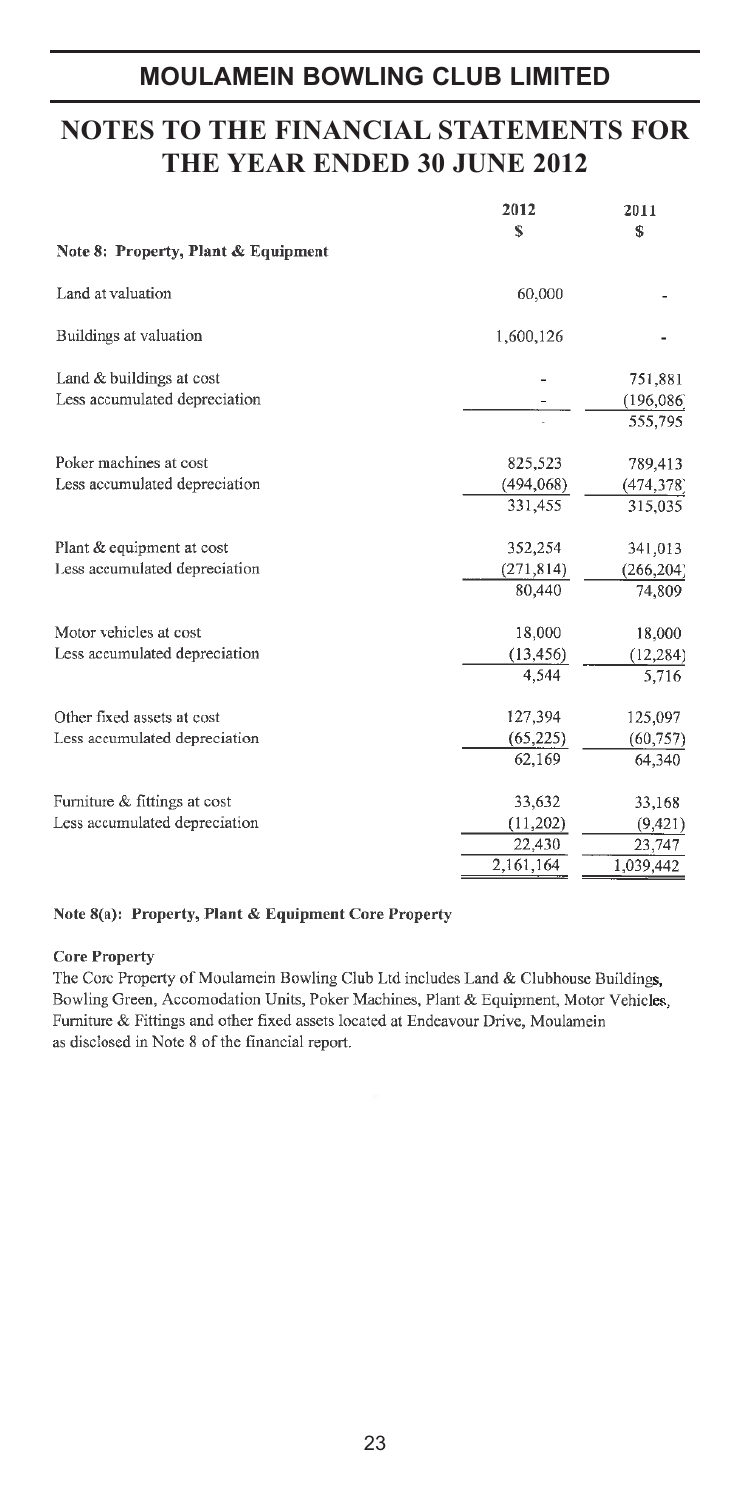# **NOTES TO THE FINANCIAL STATEMENTS FOR THE YEAR ENDED 30 JUNE 2012**

| 2012                               | <b>Buildings</b><br>Land $\&$ | Land<br>đ | Buildings<br>$\overline{a}$ | Aachines<br>Poker | Plant &<br>Equipment | Vehicles<br>Motor | Other Fixed<br>Assets | Furniture &<br>Fittings | Total        |
|------------------------------------|-------------------------------|-----------|-----------------------------|-------------------|----------------------|-------------------|-----------------------|-------------------------|--------------|
|                                    | at cost<br>s,                 | valuation | valuation                   | at cost           | at cost              | at cost           | at cost               | at cost                 |              |
| Balance at the beginning of year   | 555,795                       |           |                             | 315,035           | 74,809               | 5,716             | 64,340                | 23,747                  | ,039,442     |
| Additions                          |                               |           |                             | 36,110            | 11,242               |                   | 2,297                 | 464                     | 50,113       |
| Revaluations<br>Disposals          | (539,061)                     | 60,000    | ,600,126                    |                   |                      |                   |                       |                         | ,121,065     |
| Depreciation expense               | (16, 734)                     |           | $\circ$                     | (19, 690)         | (5, 611)             | (1.172)           | (4,468)               | (1,781)                 | (49, 456)    |
| Carrying amount at the end of year |                               | 60,000    | 1,600,126                   | 331,455           | 80,440               | 4,544             | 62,169                | 22,430                  | 2,161,164    |
|                                    |                               | Land      | <b>Buildings</b>            |                   | Plant $\&$           | Motor             | <b>Other Fixed</b>    | Furniture &             |              |
| 2011                               | Land &<br>Buildings           | $\vec{a}$ | ä                           | Poker<br>Machines | Equipment            | Vehicles          | Assets                | Fittings                | <b>Total</b> |
|                                    | at cost                       | raluation | valuation                   | at cost           | at cost              | at cost           | at cost               | at cost                 |              |
|                                    |                               |           |                             |                   |                      |                   |                       |                         |              |
| Balance at the beginning of year   | 568,588                       |           |                             | 322,779           | 56,408               | 7,190             | 63,629                | 22,479                  | ,041,073     |
| Additions<br><b>Disposals</b>      |                               |           |                             | 16,464            | 22,632               |                   | 5,531                 | 2,954                   | 47,581       |
| Depreciation expense               | (12, 793)                     |           |                             | (24, 208)         | (4,231)              | (1,474)           | (4,820)               | (1,686)                 | (49,212)     |
| Carrying amount at the end of year | 555,795                       |           |                             | 315,035           | 74,809               | 5.716             | 64,340                | 23,747                  | ,039,442     |
|                                    |                               |           |                             |                   |                      |                   |                       |                         |              |

Note 8 (b): Property, Plant & Equipment movement schedule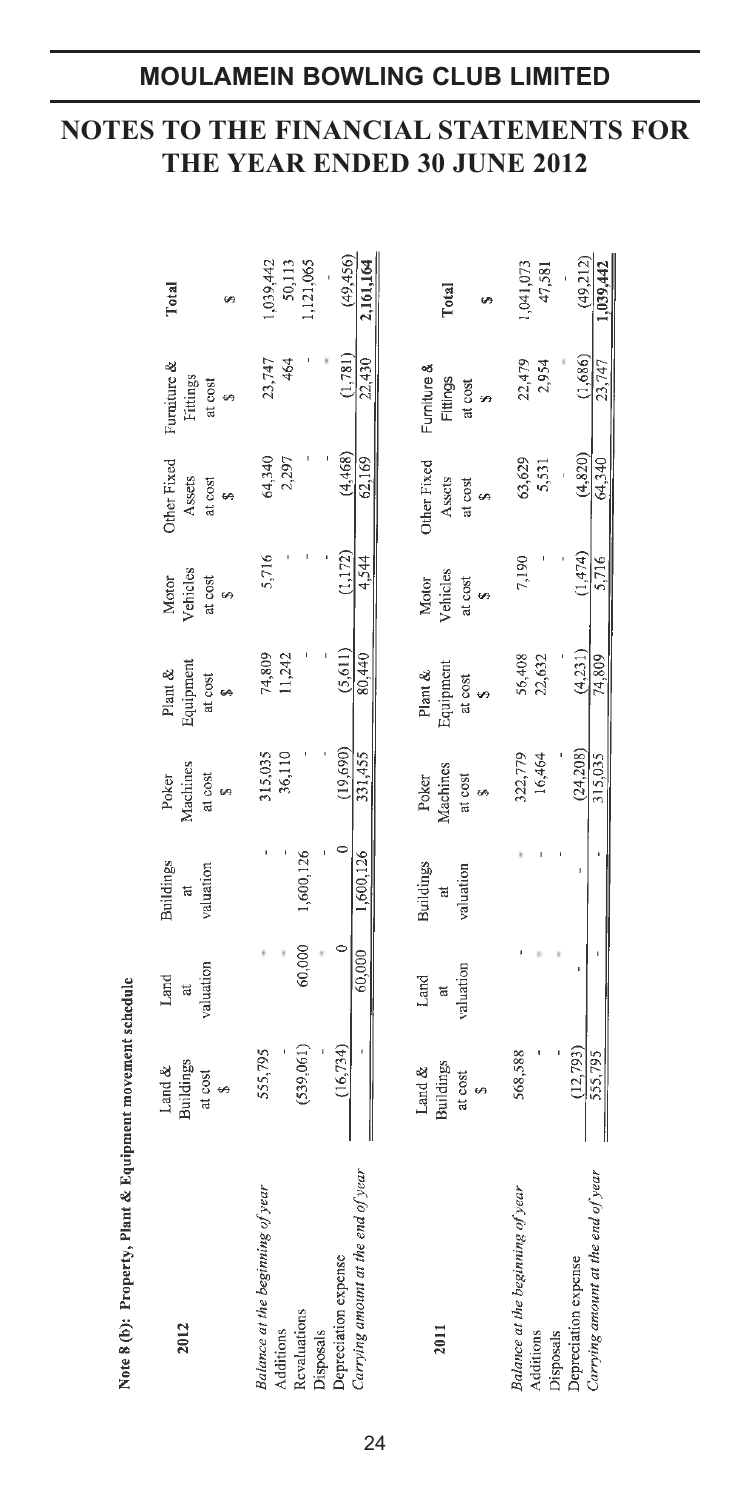### **NOTES TO THE FINANCIAL STATEMENTS FOR THE YEAR ENDED 30 JUNE 2012**

|                                                                            | 2012<br>S                        | 2011<br>S                          |
|----------------------------------------------------------------------------|----------------------------------|------------------------------------|
| Note 9: Trade and Other Payables                                           |                                  |                                    |
| Trade payables<br>PAYG Payable<br>Superannuation Payable                   | 24,495<br>2,239<br>66<br>26,800  | 20,659<br>1,839<br>66<br>22,564    |
| <b>Note 10: Provisions - Current</b>                                       |                                  |                                    |
| Annual leave provision<br>Long service leave provision<br>Other provisions | 8,298<br>38,342<br>250<br>46,890 | 4,182<br>43,177<br>1,650<br>49,009 |
| Note 11: Provisions - Non-Current                                          |                                  |                                    |
| Long service leave provision                                               | 1,181<br>1,181                   |                                    |

### Note 12: Interest bearing Financial Liabilties - Current

| Bank Loan | 14.808            | 14,808          |
|-----------|-------------------|-----------------|
|           | 14,808<br>------- | 14.808<br>----- |

#### Note 13: Interest bearing Financial Liabilties - Non-Current

| Bank Loan | 49,182 | 58,311 |
|-----------|--------|--------|
|           | 49.182 | 58.311 |

Security for this loan is held over the property situated at 25 Turora Street in Moulamein NSW 2733 and Term Deposit 132461955 held at the Bendigo Bank.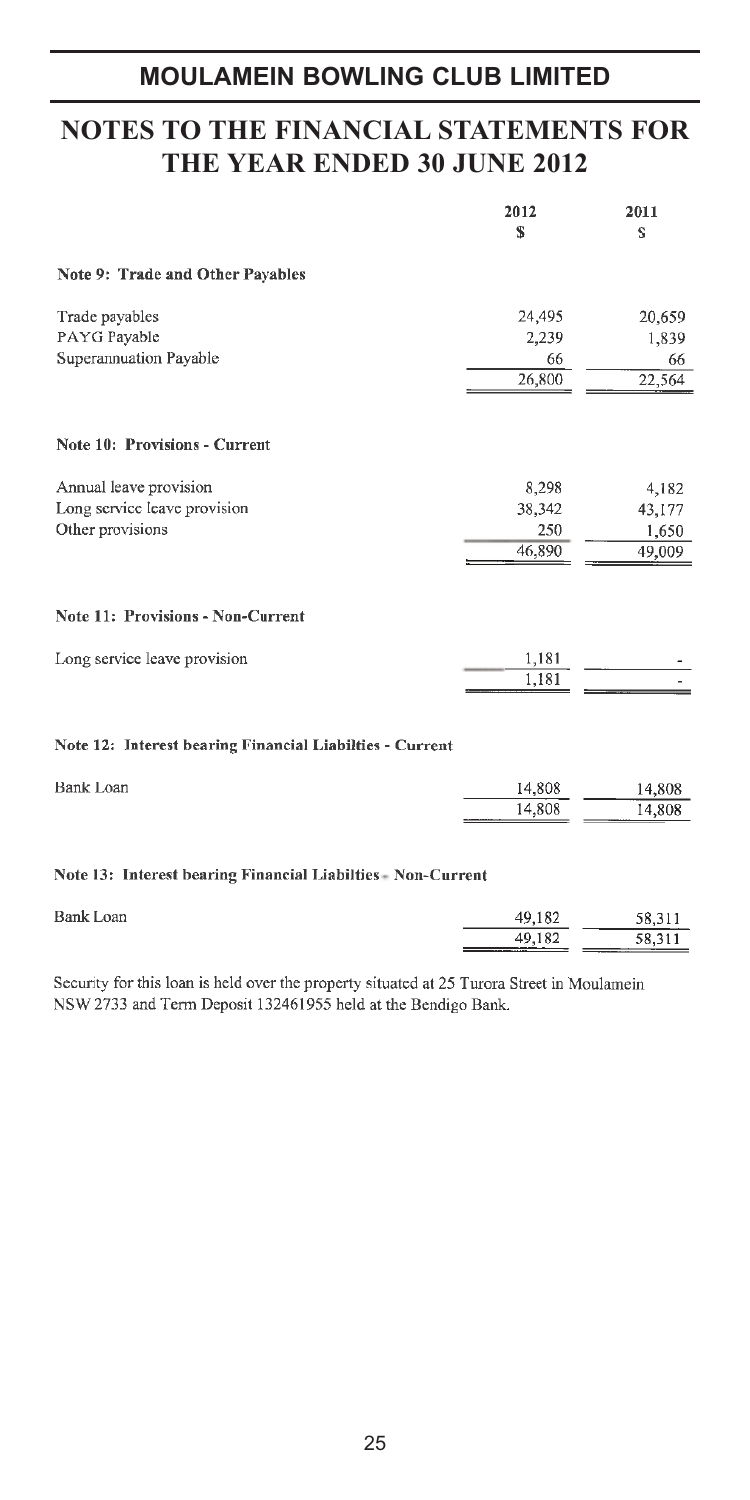### **NOTES TO THE FINANCIAL STATEMENTS FOR THE YEAR ENDED 30 JUNE 2012**

|                                                                                    | 2012<br>S | 2011<br>S |
|------------------------------------------------------------------------------------|-----------|-----------|
| Note 14: Cash Flow Information                                                     |           |           |
| Reconciliation of Cash Flow from Operations with<br>Profit/(Loss) after Income Tax |           |           |
| Profit/(Loss) after income tax                                                     | (11, 137) | 20,016    |
| Items clssified as investing/financing                                             |           |           |
| Interest expense                                                                   | 5,560     | 6,269     |
| Non cash flows in operating result                                                 |           |           |
| Depreciation                                                                       | 50,488    | 50,209    |
| Charges to provisions                                                              | (939)     | (2,242)   |
| Changes in assets and liabilities                                                  |           |           |
| - (Increase) Decrease in receivables                                               | 635       | 565       |
| - (Increase) Decrease in inventories                                               | 1,812     | (2, 352)  |
| - (Increase) Decrease in other current assets                                      | (1,242)   | 66        |
| - Increase (Decrease) in payables                                                  | 4,237     | (3,082)   |
| Cash flows from operations                                                         | 49,414    | 69,449    |

#### Note 15: Events After the Balance Sheet Date

At the date of this report, the directors are unaware of any event subsequent to the reporting date that would have a material impact on this financial report.

#### Note 16: Contingent Liabilities

At 30 June 2012, the directors are unaware of any other liability, contingent or otherwise, which has not already been recorded elsewhere in this financial report.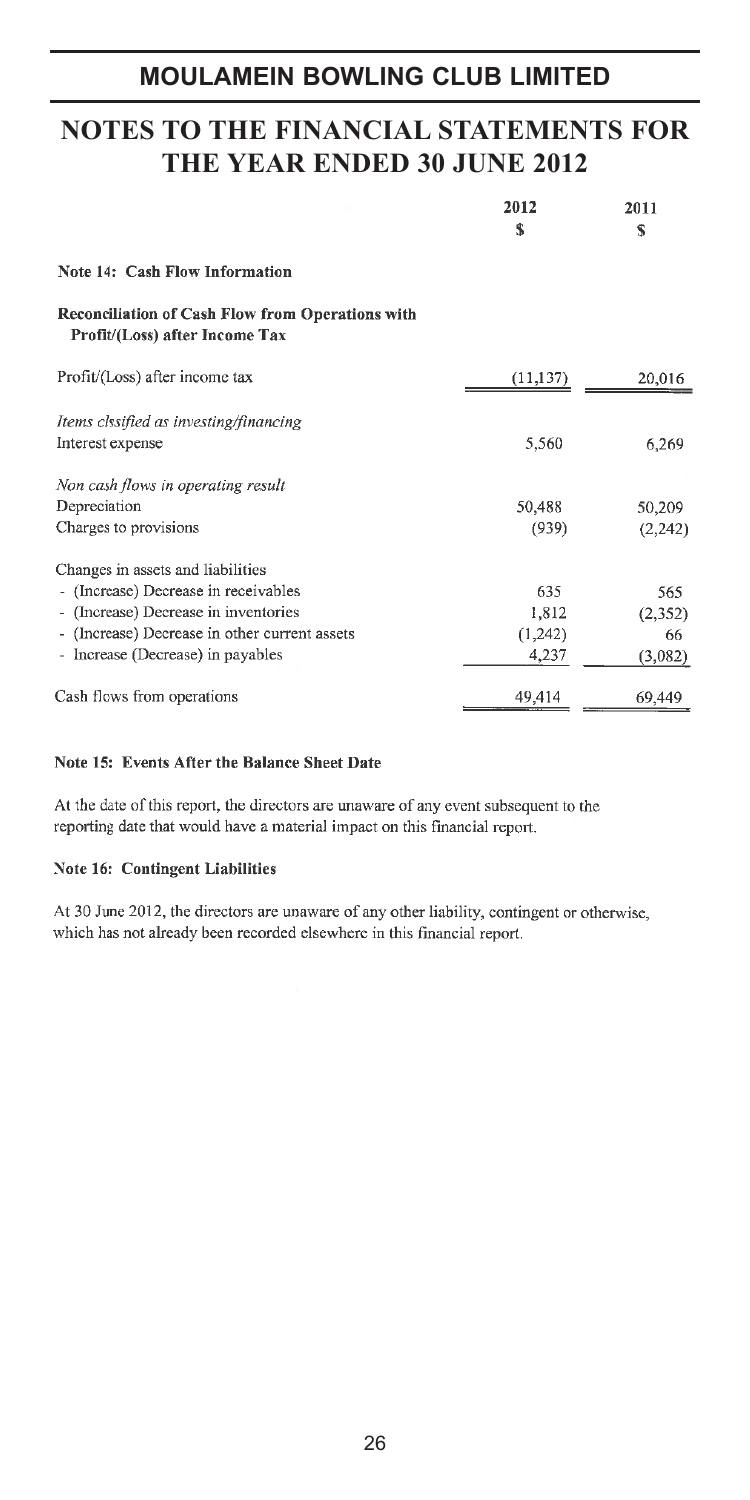# **NOTES TO THE FINANCIAL STATEMENTS FOR THE YEAR ENDED 30 JUNE 2012**

#### Note 17: Contingent Assets

Poker machine licenses are a tradeable commodity in the Clubs Industry. However as at 30 June 2012 the dollar value of poker machine licenses to the Club in an open and unbiased (active) market was not able to be determined. Licenses held prior to 1 July 2004, or received as part of a business combination, have not been attributed a value.

#### **Note 18: Capital Commitments**

At 30 June 2012, the directors are unaware of any capital or leasing commitments, which have not already been recorded elsewhere in this financial report.

#### Note 19: Company Information

The registered office of the company is: Moulamein Bowling Club Limited Recreation Reserve Moulamein NSW 2733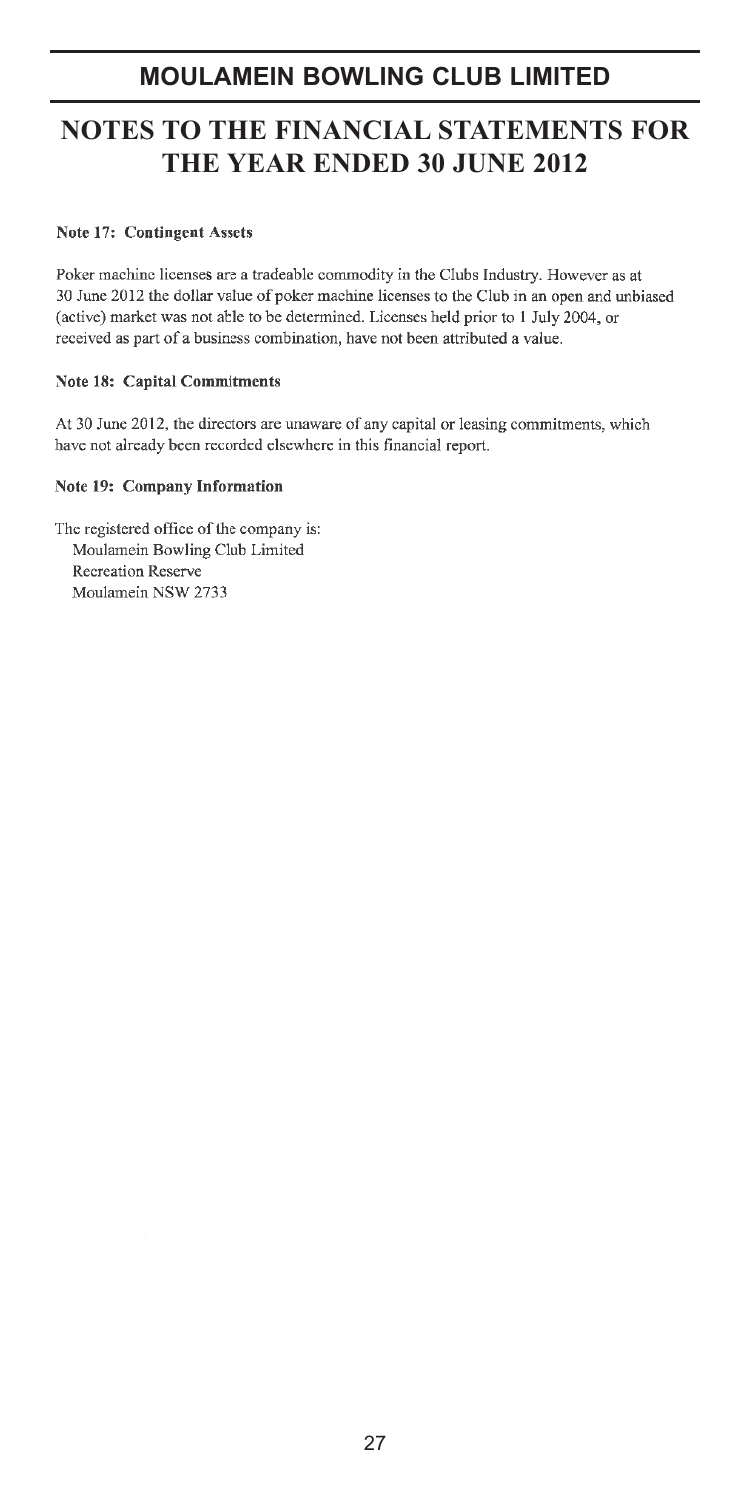# **DIRECTORS' DECLARATION**

The directors have determined that the company is not a reporting entity and that this special purpose financial report should be prepared in accordance with the accounting policies described in Note 1 to the financial statements.

The directors of the company declare that:

- 1. the financial statements and notes, are in accordance with the *Corporations Act 2001* and:
- a. comply with Accounting Standards as described in Note 1 to the financial statements and the Corporations Regulations 2001; and
- b. give a true and fair view of the company's financial position as at 30 June 2011 and of its performance for the year ended on that date in accordance with the accounting policies described in Note 1 to the financial statements.
- 2. In the directors opinion there are reasonable grounds to believe that the company will be able to pay its debts as and when they become due and payable.

This declaration is made in accordance with a resolution of the Board of Directors

**Director**

**DARRYL ROBERT BURTON**

Dated at Moulamein this 24th day of September, 2012.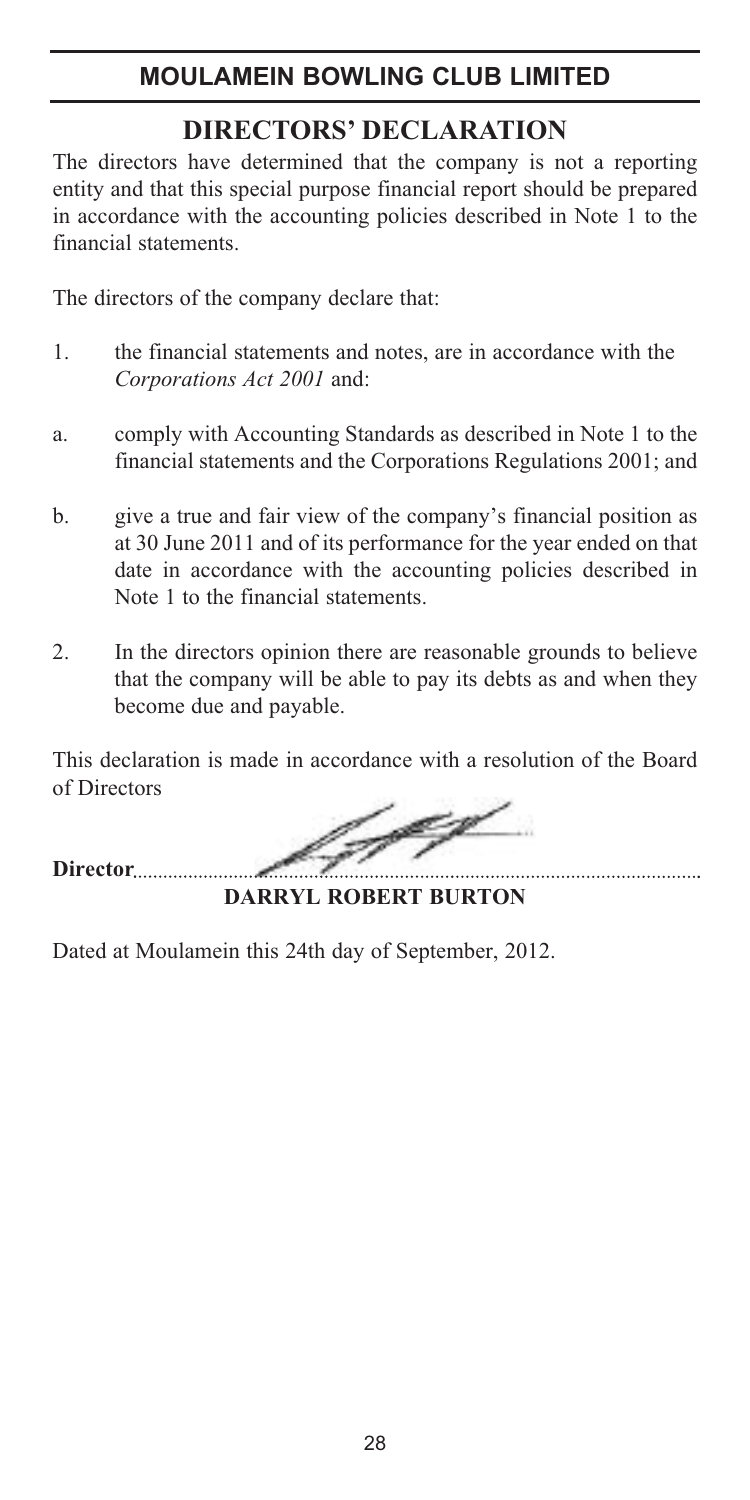# **INDEPENDENT AUDITOR'S REPORT TO THE MEMBERS OF**

#### Report on the Financial Report

We have audited the accompanying financial report, being a special purpose financial report of Moulamein Bowling Club Limited (the Company), which comprises the statement of financial position as at 30 June 2012, the statement of comprehensive income, statement of changes in equity and statement of cash flows for the year then ended, notes comprising a summary of significant accounting policies and other explanatory information and the directors' declaration

#### Directors' Responsibility for the Financial Report

The directors of the company are responsible for the preparation of the financial report and have determined that the basis of preparation described in Note 1 to the financial report is appropriate to meet the requirements of the Corporations Act 2001 and is appropriate to meet the needs of the members

The directors' responsibility also includes such internal control as the directors determine is necessary to enable the preparation of a financial report that is free from material misstatement, whether due to fraud or error.

#### **Auditor's Responsibility**

Our responsibility is to express an opinion on the financial report based on our audit. We conducted our audit in accordance with Australian Auditing Standards. Those standards require that we comply with relevant ethical requirements relating to audit engagements and plan and perform the audit to obtain reasonable assurance about whether the financial report is free from material misstatement.

An audit involves performing procedures to obtain audit evidence about the amounts and disclosures in the financial report. The procedures selected depend on the auditor's judgement, including the assessment of the risks of material misstatement of the financial report, whether due to fraud or error. In making those risk assessments, the auditor considers internal control relevant to the entity's preparation of the financial report that gives a true and fair view in order to design audit procedures that are appropriate in the circumstances, but not for the purpose of expressing an opinion on the effectiveness of the entity's internal control. An audit also includes evaluating the appropriateness of accounting policies used and the reasonableness of accounting estimates made by the directors, as well as evaluating the overall presentation of the financial report.

We believe that the audit evidence we have obtained is sufficient and appropriate to provide a basis for our qualified audit opinion.

#### Independence

In conducting our audit, we have complied with the independence requirements of the Corporations Act 2001. We confirm for the independence declaration required by the Corporations Act 2001, which has been given to the directors of Moulamein Bowling Club Limited, would be in the same terms if given to the directors as at the time of the auditor's report.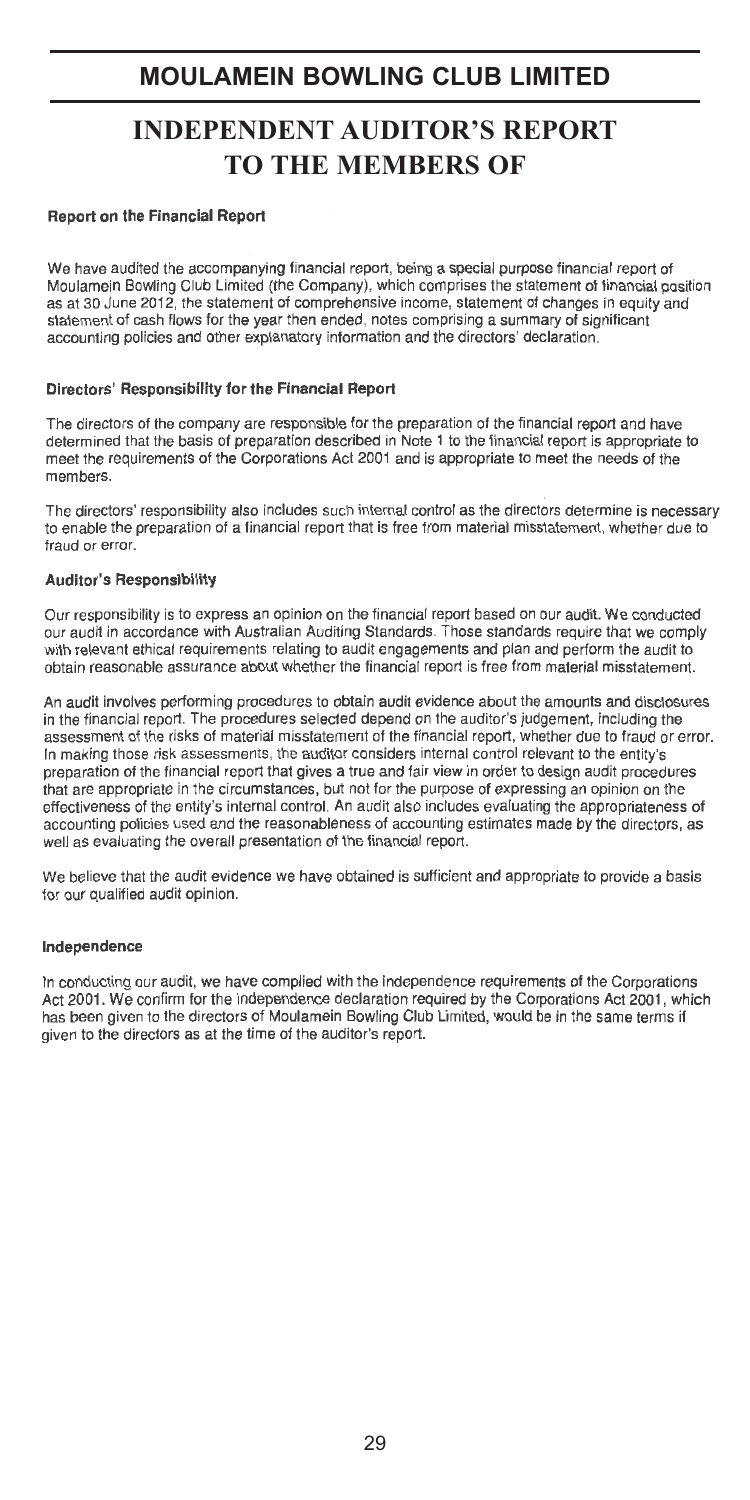# **INDEPENDENT AUDITOR'S REPORT TO THE MEMBERS OF**

#### Qualification

The Moulamein Bowling Club Limited does not maintain an asset register to support certain items of property, plant & equipment. Clubhouse land and buildings including units have been revalued at fair value effective 30 June 2012. The remaining property, plant & equipment and investment property of the Company with carrying amounts of \$501,038 and \$33,409 respectively at 30 June 2012, are recorded at cost less accumulated depreciation and no assets register is being maintained for these assets. Due to the absence of adequate assets records, we are unable to verify these items against the assets on hand to determine the cost or existence of these assets included in the statement of financial position and the adequacy of current depreciation charge of \$50,488 on these assets.

#### Opinion

In our opinion, except for the effects on the financial report of the matter referred to in the qualification paragraph:

(a) the financial report of Moulamein Bowling Club Limited is in accordance with the Corporations Act 2001, including:

(i) giving a true and fair view of the company's financial position as at 30 June 2012 and of its performance for the year ended on that date; and

(ii) complying with Australian Accounting Standards to the extent described in Note 1 and the Corporations Regulations 2001.

#### **Basis of Accounting**

Without modifying our opinion, we draw attention to Note 1 to the financial report, which describes the basis of accounting. The financial report has been prepared for the purpose of fulfilling the directors' financial reporting responsibilities under the Corporations Act 2001. As a result, the financial report may not be suitable for another purpose.

 $1111$ 

**Nick Walker CPA RCA WHK Audit Services 133 Langtree Avenue Mildura Vic 3500**

Dated this 25th day of September 2012.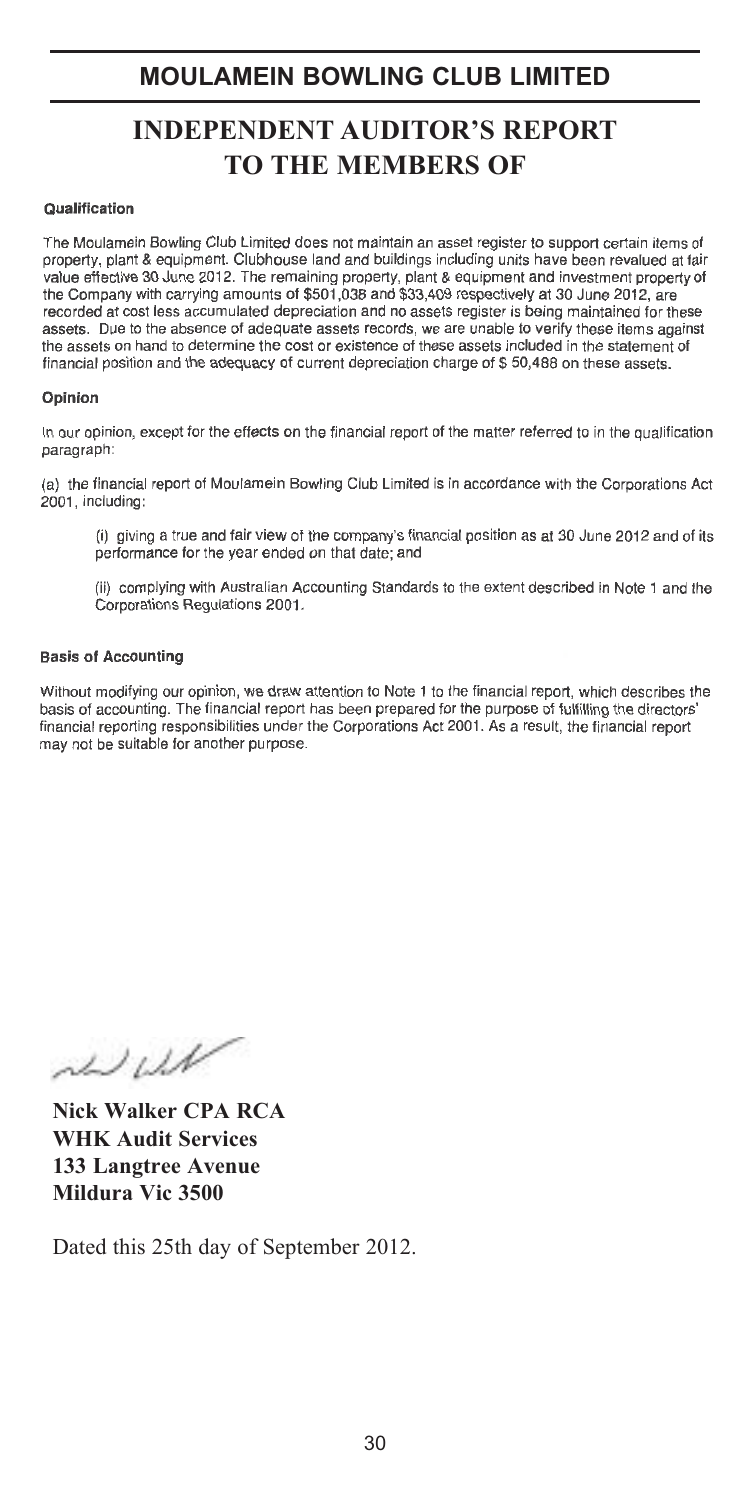# **COMPILATION REPORT TO THE MEMBERS OF**

We have compiled the accompanying detailed income and expenditure statements of Moulamein Bowling Club Limited, which comprise the Bar Trading Account, Bingo Trading Account, Bowling Green Trading Account, Dwellings Trading Account, Keno Trading Account, Poker Machine Trading Account, TAB Trading Account, Units Trading Account and Detailed Income & Expenditure Statement for the year ended 30 June 2012.

The specific purpose for which the Bar Trading Account, Bingo Trading Account, Bowling Green Trading Account, Dwellings Trading Account, Keno Trading Account, Poker Machine Trading Account, TAB Trading Account, Units Trading Account and Detailed Income & Expenditure Statement have been prepared is for the confidential use of the Board and members. Accounting Standards and other mandatory professional reporting requirements have not been adopted in the presentation of the reports

#### The Responsibility of the Directors of Moulamein Bowling Club Limited

The Board is solely responsible for the information contained in the reports stated above, and has determined that the accounting policies used are consistent with the financial reporting requirements of Moulamein Bowling Club Limited and are appropriate to meet the needs of the Board and the members of the Club.

#### **Our Responsibility**

Our procedures use accounting expertise to collect, classify and summarise the financial information, which the committee members provided into the reports stated above. Our procedures do not include verification or validation procedures. No audit or review has been performed and accordingly no assurance is expressed.

To the extent permitted by law, we do not accept liability for any loss or damage which any person, other than the association, may suffer arising from any negligence on our part. No person should rely on the reports stated above without having an audit or review conducted.

The reports stated above were prepared for the benefit of the Board and members of the Club and the purpose identified above. We do not accept any responsibility to any other person for the contents of these special purpose financial reports.

 $1111$ 

**Nick Walker CPA RCA WHK Audit Services 133 Langtree Avenue Mildura Vic 3500**

Dated this 25th day of September, 2012.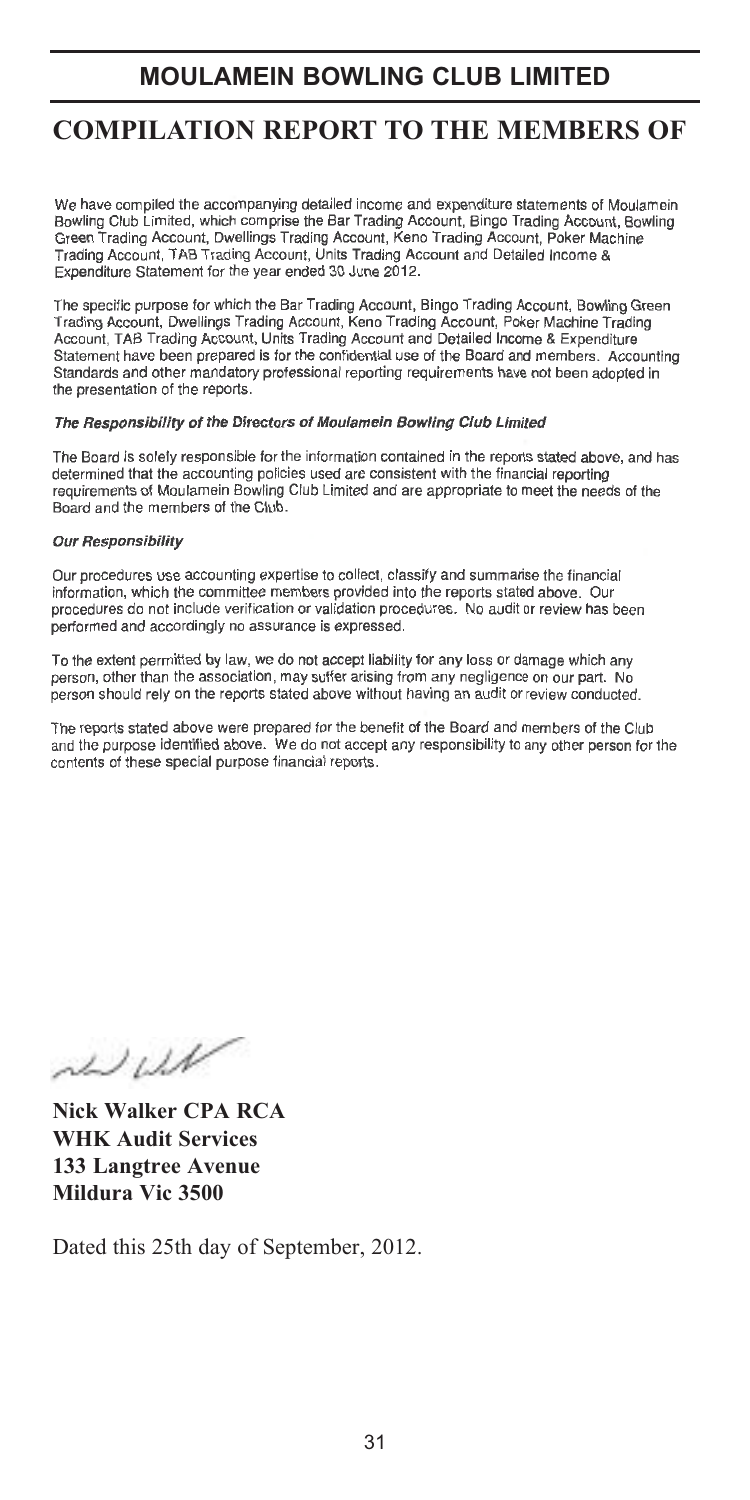# **BAR TRADING STATEMENT FOR THE YEAR ENDED 30 JUNE 2012**

|                                       | 2012      | 2011      |
|---------------------------------------|-----------|-----------|
|                                       | S         | S         |
| <b>SALES</b>                          |           |           |
| Bar                                   | 292,107   | 287,677   |
|                                       | 292,107   | 287,677   |
| <b>LESS COST OF GOODS SOLD</b>        |           |           |
| Opening Stock                         | 22,460    | 20,108    |
| Purchases - Bar                       | 138,600   | 140,269   |
| Gas                                   | 664       | 402       |
| Freight inwards                       | 2,688     | 3,838     |
|                                       | 164,412   | 164,617   |
| Closing Stock                         | (20, 648) | (22, 460) |
| <b>TOTAL COST OF SALES</b>            | 143,764   | 142,157   |
| <b>GROSS PROFIT FROM BAR TRADING</b>  | 148,343   | 145,520   |
| <b>LESS COST OF LABOUR</b>            |           |           |
| Wages                                 | 117,806   | 113,795   |
| Superannuation                        | 9,883     | 9,066     |
|                                       | 127,689   | 122,861   |
| <b>GROSS PROFIT AFTER LABOUR COST</b> | 20,654    | 22,659    |
| <b>LESS BAR OPERATING COSTS</b>       |           |           |
| Glassware & other direct expenses     | 819       | 1,178     |
| <b>NET TRADING PROFIT</b>             | 19,835    | 21,481    |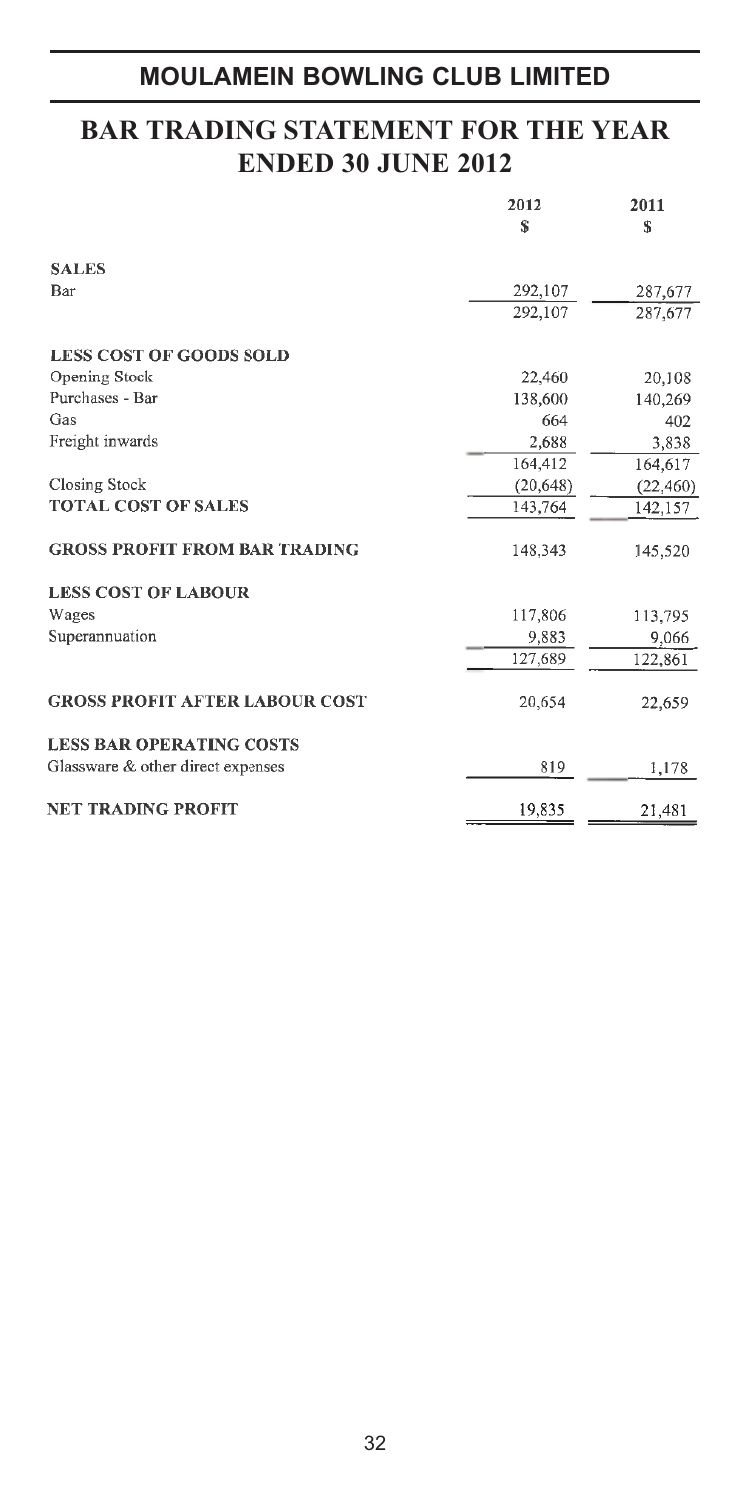### **POKER MACHINE TRADING STATEMENT FOR THE YEAR ENDED 30 JUNE 2012**

|                               | 2012<br>S  | 2011<br>S  |
|-------------------------------|------------|------------|
| <b>INCOME</b>                 |            |            |
| Poker machine gross income    | 887,291    | 849,204    |
| GST compensation              | 17,180     | 17,180     |
| Poker machine payouts         | (598, 247) | (545, 437) |
| Net poker machine collections | 306,224    | 320,947    |
| <b>EXPENDITURE</b>            |            |            |
| Depreciation                  | 23,628     | 24,207     |
| Maintenance                   | 10,443     | 10,715     |
| Processing charges            | 360        | 180        |
| TAB - data monitoring service | 11,204     | 9,981      |
|                               | 45,635     | 45,083     |
| <b>NET OPERATING PROFIT</b>   | 260,589    | 275,864    |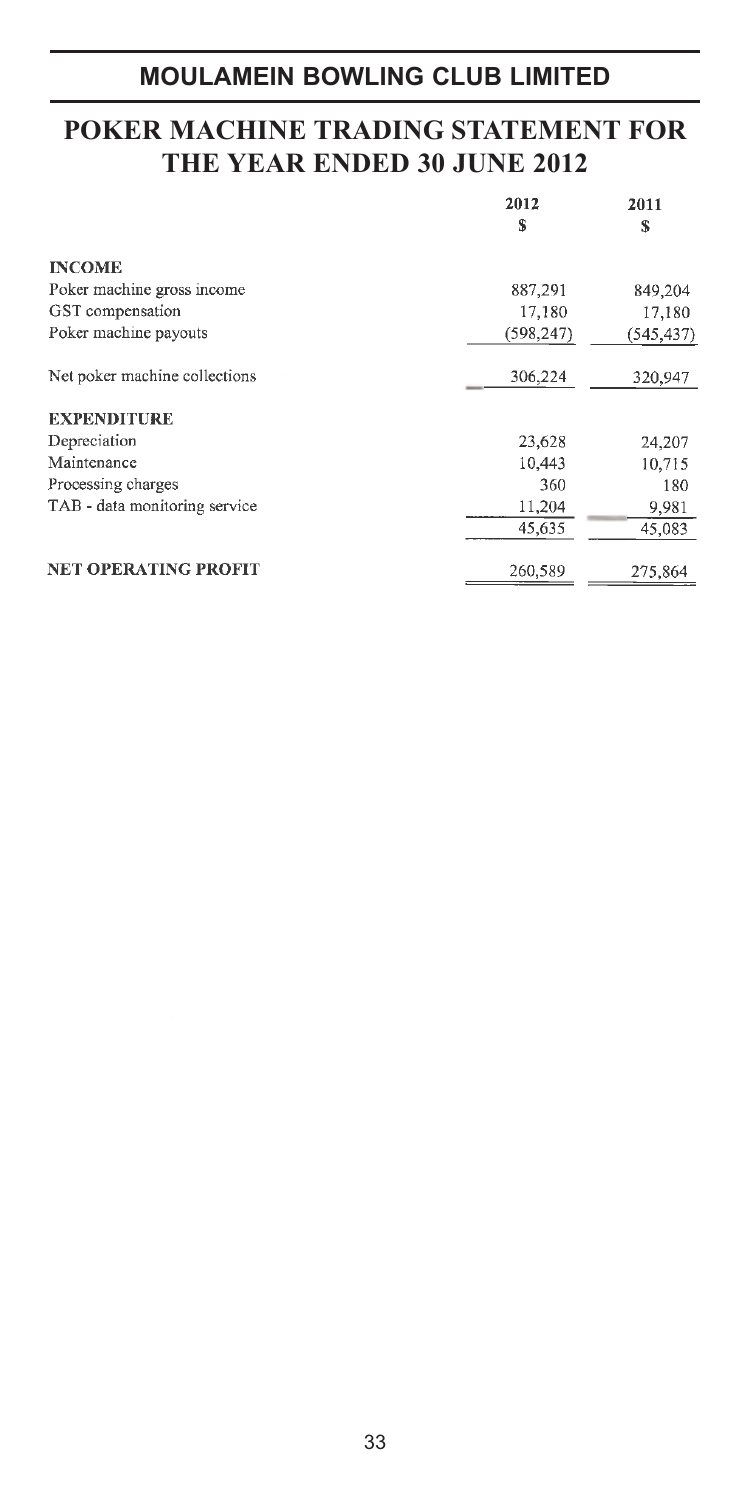# **BOWLING GREEN TRADING STATEMENT FOR THE YEAR ENDED 30 JUNE 2012**

|                               | 2012<br>S | 2011<br>S |
|-------------------------------|-----------|-----------|
| <b>INCOME</b>                 |           |           |
| Green fees                    | 10,203    | 9,053     |
| Member subscriptions          | 2,404     | 1,913     |
| Sponsorship                   | 5,158     | 1,473     |
|                               | 17,765    | 12,439    |
| <b>EXPENDITURE</b>            |           |           |
| Affiliation & capitation fees | 1,845     | 3,321     |
| Bowls catering                | 7,096     | 8,092     |
| Depreciation                  | 633       | 639       |
| Maintenance                   | 4,053     | 5,241     |
| Consultancy                   | 1,320     |           |
| Trophies                      | 7,470     | 6,391     |
| Wages & superannuation        | 31,513    | 37,758    |
|                               | 53,930    | 61,442    |
| NET OPERATING PROFIT/(LOSS)   | (36, 165) | (49,003)  |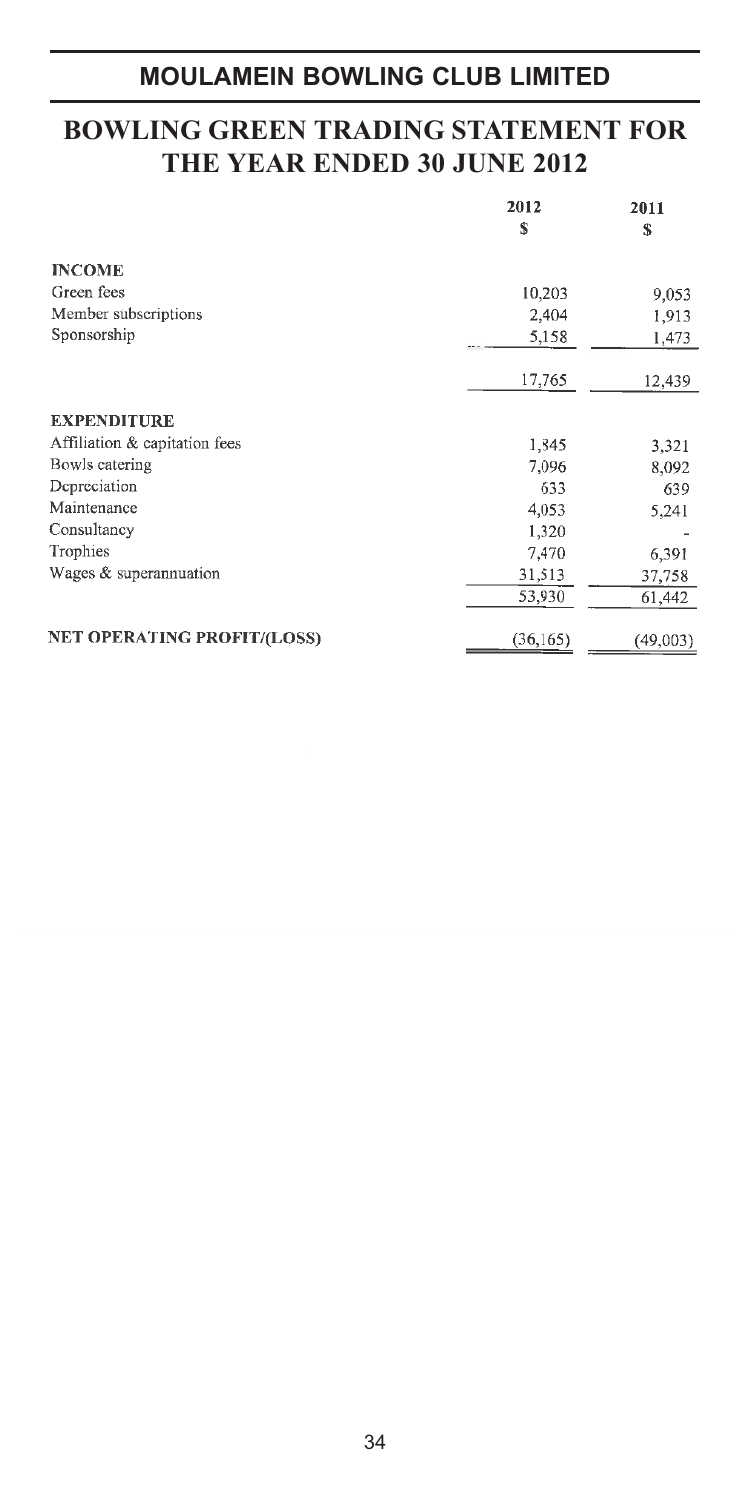### **KENO TRADING STATEMENT FOR THE YEAR ENDED 30 JUNE 2012**

|                             | 2012<br>S | 2011<br>s |
|-----------------------------|-----------|-----------|
| <b>INCOME</b>               |           |           |
| Keno Collections            | 93,899    | 80,311    |
| <b>EXPENDITURE</b>          |           |           |
| Bank charges                | 5         | 36        |
| Maintenance                 | 2,820     | 2,735     |
| Payouts                     | 83,161    | 71,426    |
|                             | 85,986    | 74,197    |
| <b>NET OPERATING PROFIT</b> | 7,913     | 6.114     |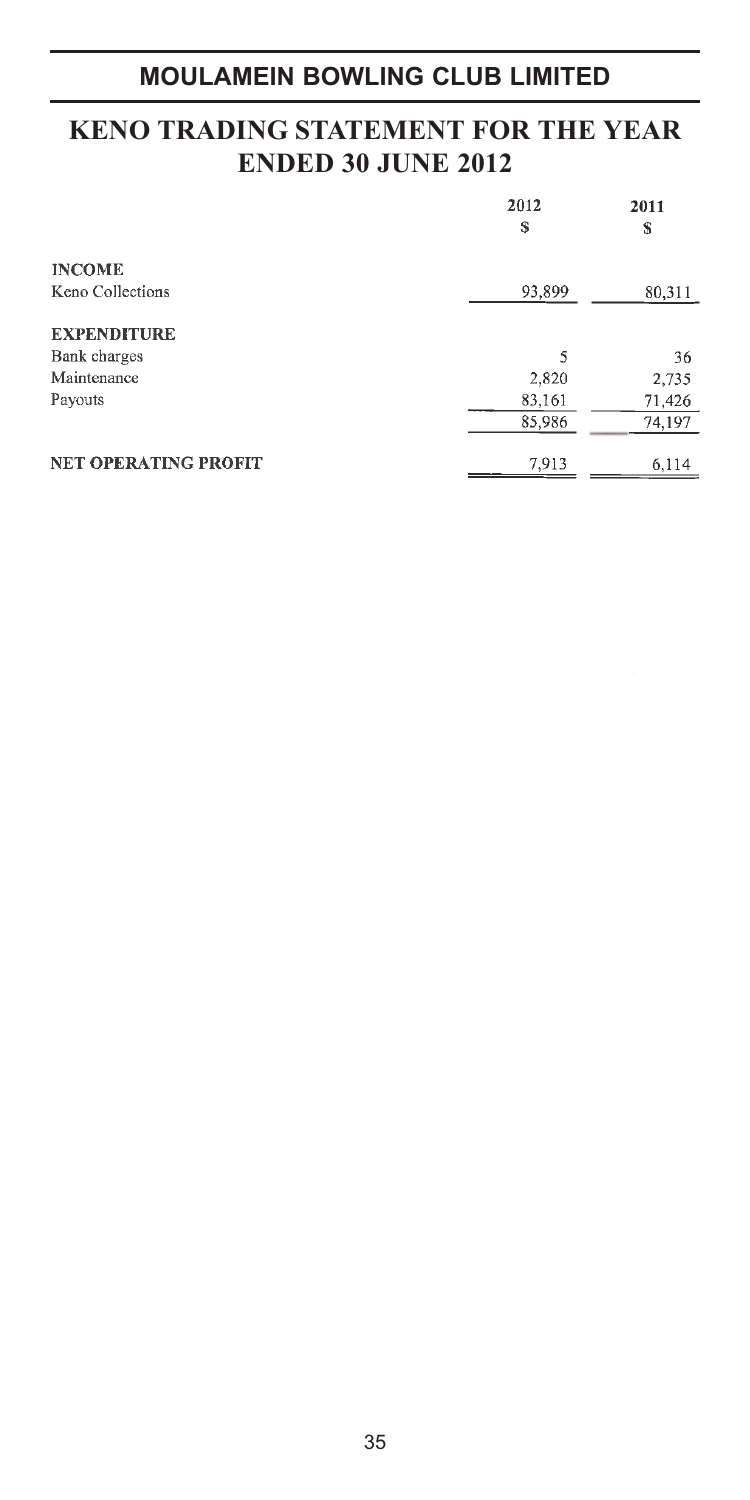### **BINGO TRADING STATEMENT FOR THE YEAR ENDED 30 JUNE 2012**

|                             | 2012<br>s | 2011<br>S |
|-----------------------------|-----------|-----------|
| <b>INCOME</b>               |           |           |
| Bingo takings               | 1,282     | 3,350     |
| <b>EXPENDITURE</b>          |           |           |
| Prizes and associated costs | 1,430     | 3,161     |
|                             | 1,430     | 3,161     |
| NET OPERATING PROFIT/(LOSS) | (148)     | 189       |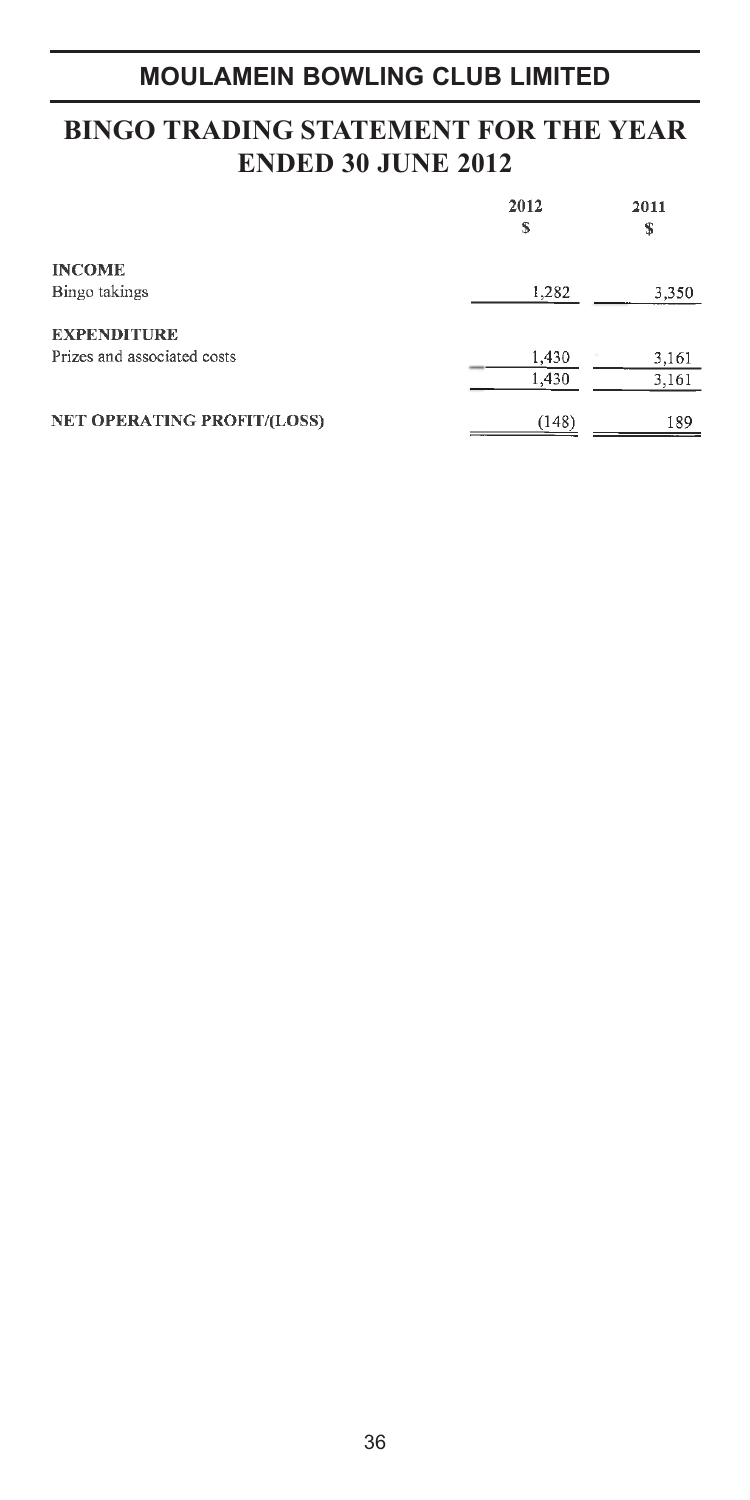### **TAB TRADING STATEMENT FOR THE YEAR ENDED 30 JUNE 2012**

|                                    | 2012<br>\$ | 2011<br>S |
|------------------------------------|------------|-----------|
| <b>INCOME</b>                      |            |           |
| TAB Commission                     | 8,902      | 3,876     |
| <b>EXPENDITURE</b>                 |            |           |
| Consumables                        | 81         | 56        |
| Sky channel                        | 15,904     | 12,787    |
|                                    | 15,985     | 12,843    |
| <b>NET OPERATING PROFIT/(LOSS)</b> | (7,083)    | (8,967)   |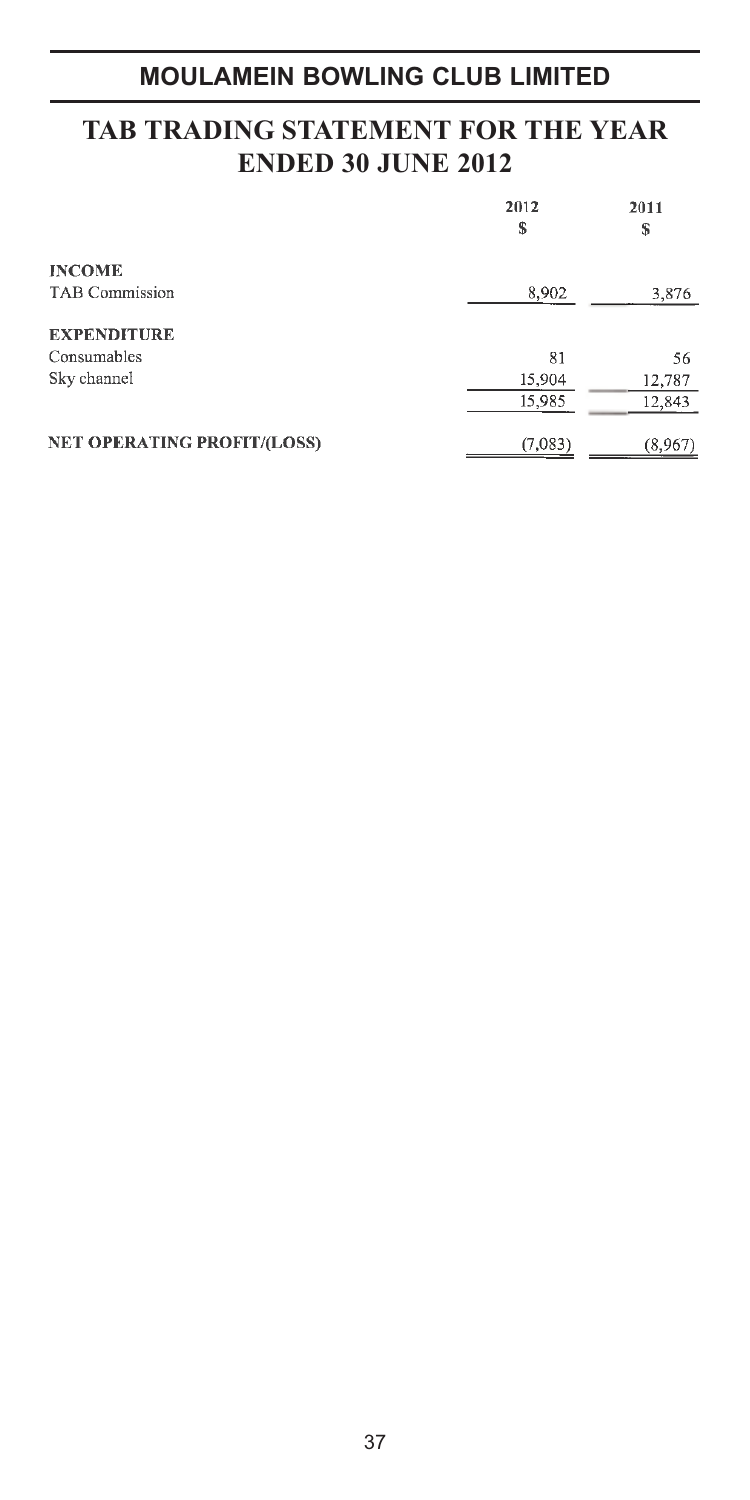### **DWELLING TRADING STATEMENT FOR THE YEAR ENDED 30 JUNE 2012**

|                               | 2012<br>\$ | 2011<br>S |
|-------------------------------|------------|-----------|
| <b>INCOME</b>                 |            |           |
| Rent                          | 5,300      | 1,700     |
| <b>EXPENDITURE</b>            |            |           |
| Rates                         | 1,867      | 1,852     |
| Repairs & maintenance         | 2,221      | 916       |
|                               | 4,088      | 2,768     |
| NET OPERATING PROFIT / (LOSS) | 1,212      | (1,068)   |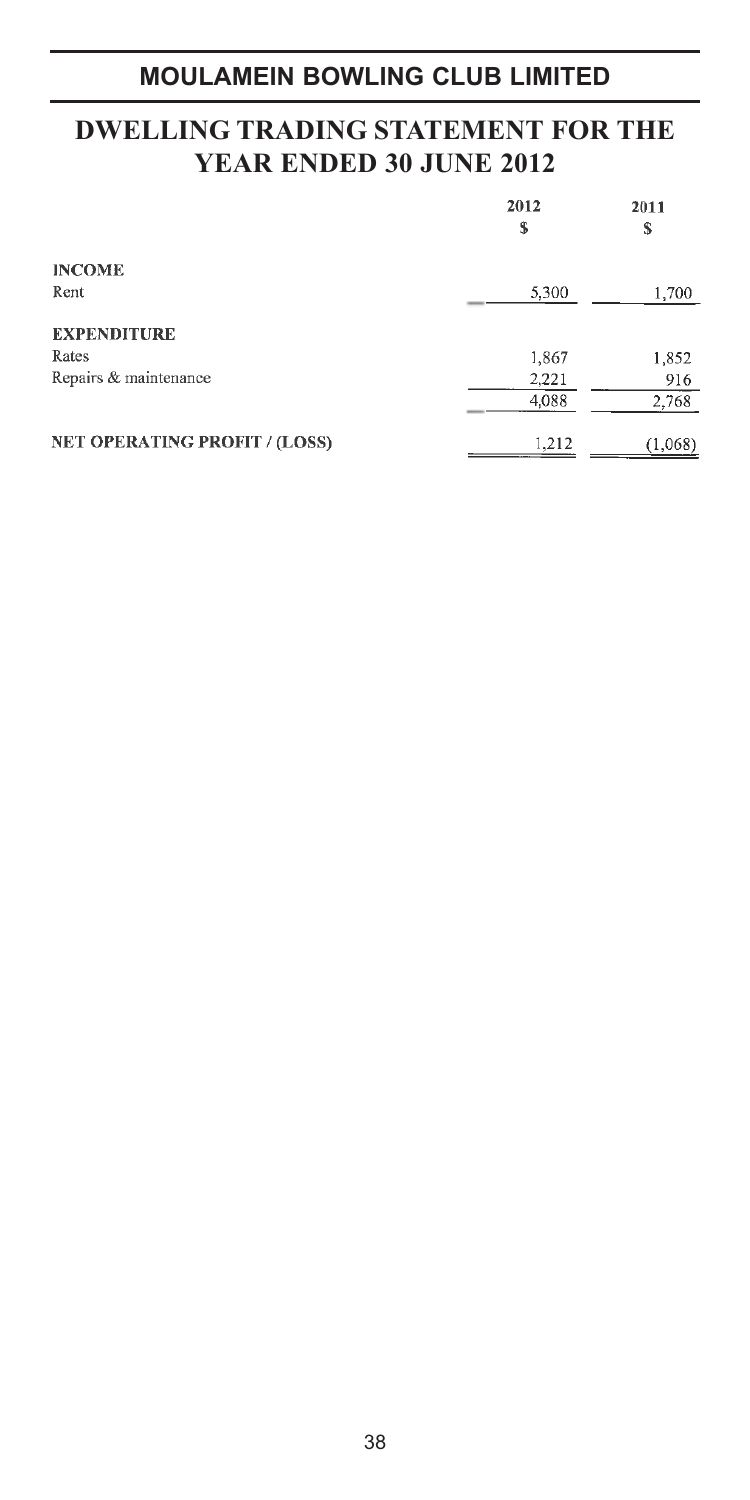### **UNITS TRADING STATEMENT FOR THE YEAR ENDED 30 JUNE 2012**

|                             | 2012<br>S | 2011<br>\$ |
|-----------------------------|-----------|------------|
| <b>INCOME</b>               |           |            |
| Rent                        | 24,194    | 20,968     |
| <b>EXPENDITURE</b>          |           |            |
| Cleaning wages              | 4,299     | 3,569      |
| Consumables                 | 175       | 117        |
| Maintenance                 | 1,770     | 338        |
|                             | 6,244     | 4,024      |
| <b>NET OPERATING PROFIT</b> | 17,950    | 16,944     |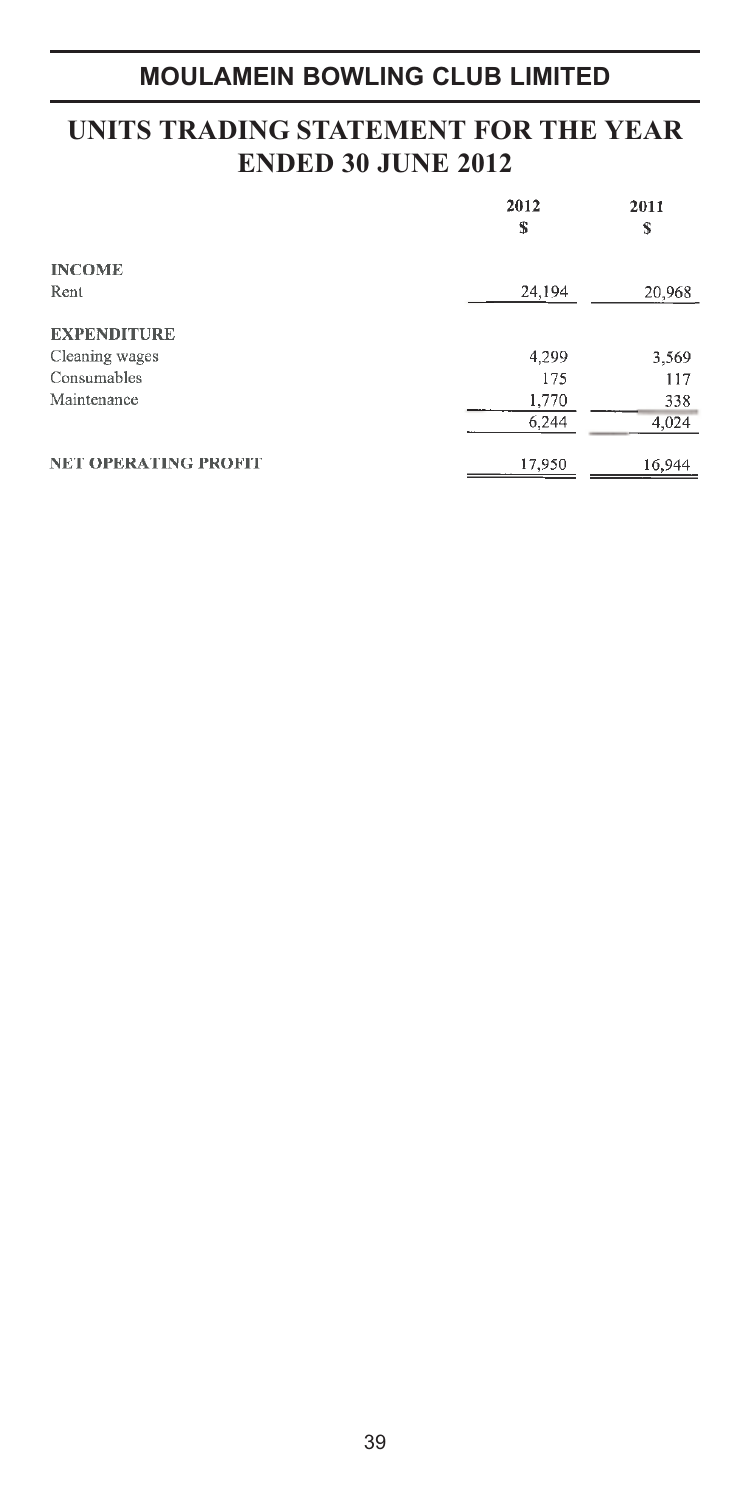### **DETAILED INCOME AND EXPENDITURE STATEMENT FOR THE YEAR ENDED 30 JUNE 2012**

|                                  | 2012<br>S | 2011<br>\$ |
|----------------------------------|-----------|------------|
|                                  |           |            |
| <b>INCOME</b>                    |           |            |
| Trading Profit/(Loss):           |           |            |
| - Bar                            | 19,835    | 21,481     |
| - Bingo                          | (148)     | 189        |
| - Bowling green                  | (36, 165) | (49,003)   |
| - Dwellings                      | 1,212     | (1,068)    |
| - Keno                           | 7,913     | 6,114      |
| - Poker machines                 | 260,589   | 275,864    |
| $-TAB$                           | (7,083)   | (8,967)    |
| - Units                          | 17,950    | 16,944     |
| Associates                       | 2,747     | 3,116      |
| Functions                        | 236       | 60         |
| Hire of club facilities          | 671       | 462        |
| Interest received                | 10,300    | 9,671      |
| Insurance claims                 |           | 772        |
| Other                            | 4,129     | 4,188      |
| Profit on sale of fixed asset    | ÷,        | 200        |
| Raffles                          | 12,918    | 12,647     |
| Subscriptions                    | 5,712     | 5,800      |
| Service bus                      | 1,555     | 879        |
| Telephone                        | 154       | 173        |
| Video machines & pool tables     | 34        | 111        |
|                                  | 302,559   | 299,633    |
| EXPENDITURE                      |           |            |
| Advertising & promotion          | 4,367     | 1,544      |
| Associates                       | 4,417     | 2,140      |
| Audit & accountancy              | 5,040     | 5,540      |
| Bank fees                        | 1,979     | 2,297      |
| Cleaning & rubbish removal       | 4,913     | 4,654      |
| Computer software & repairs      | 926       | 786        |
| Depreciation                     | 26,227    | 25,363     |
| Directors & presidents' expenses | 1,360     | 1,004      |
| Donations                        | 7,729     | 6,574      |
| Electricity                      | 29,739    | 24,518     |
| Entertainment                    | 4,839     | 2,877      |
| Fees & charges                   | 808       | 18         |
| Floral tributes                  | 81        | 19         |
| Freight & cartage                | 680       | 271        |
| Gas                              | 11,301    | 3,419      |
| Insurance                        | 27,385    | 27,691     |
| Balance carried forward          | 131,791   | 108,715    |
|                                  |           |            |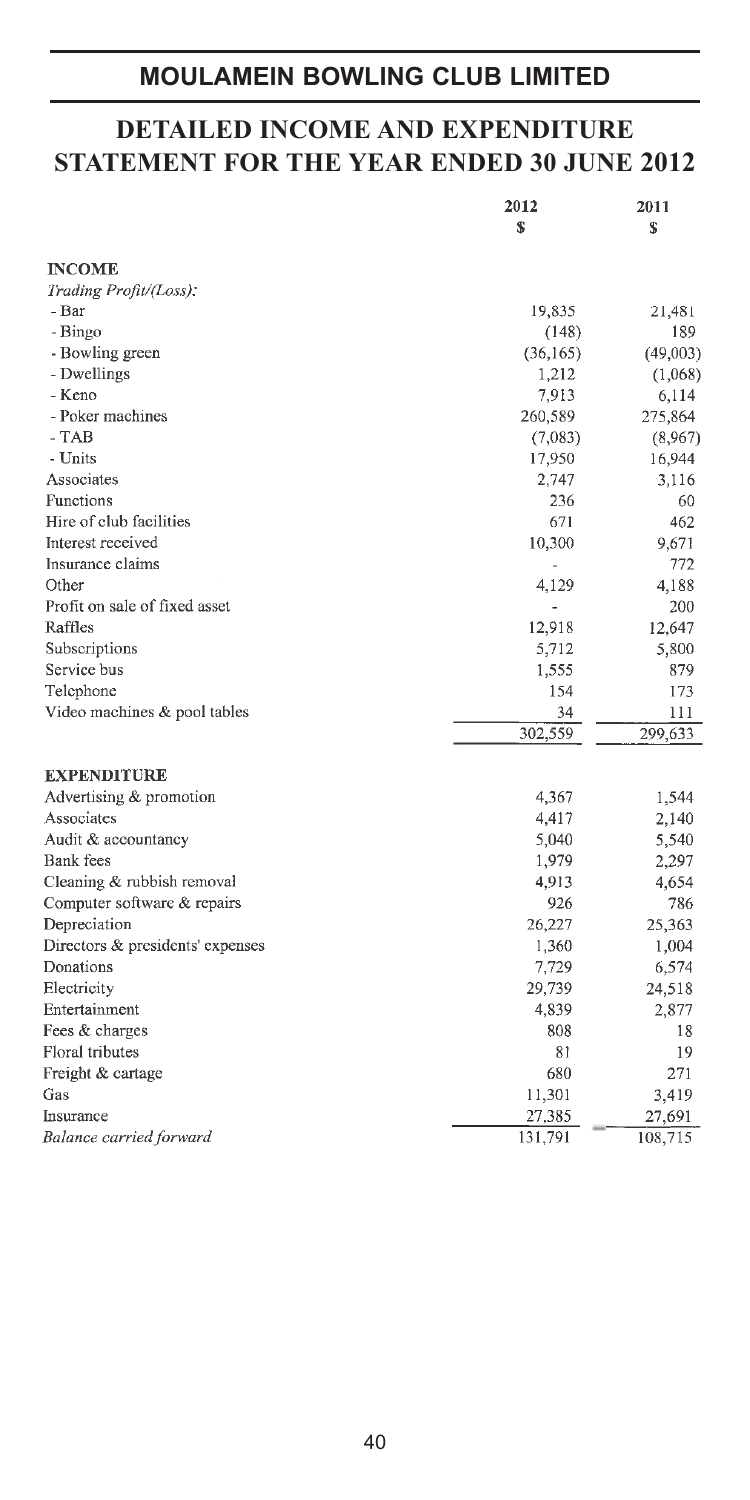# **DETAILED INCOME AND EXPENDITURE STATEMENT FOR THE YEAR ENDED 30 JUNE 2012**

| <b>EXPENDITURE (CONTINUED)</b>       |           |         |
|--------------------------------------|-----------|---------|
| Balance brought forward              | 131,791   | 108,715 |
| Interest expense                     | 5,560     | 6,269   |
| Licences & registrations             | 102       | 617     |
| Members promotions                   | 29,514    | 21,541  |
| Miscellaneous expenses               | 3,081     | 3,662   |
| Office supplies                      | 310       | 503     |
| Legal Expenses                       |           | 3,428   |
| Postage                              | 667       | 723     |
| Printing & stationery                | 4,298     | 2,184   |
| Raffles & promotions                 | 22,007    | 22,800  |
| Rates                                | 9,600     | 7,792   |
| Repairs & maintenance                | 21,213    | 18,967  |
| Security                             | 3.155     | 3,121   |
| Service Bus                          | 7,391     | 6,796   |
| Signwriting                          | 1,296     | 237     |
| Staff training & gifts               | 1,711     | 521     |
| Subscriptions                        | 2,227     | 3,564   |
| Superannuation                       | 4,689     | 4,323   |
| Travel                               | 55        | 91      |
| Telephone                            | 5,966     | 5,803   |
| Wages - administration               | 35,246    | 33,869  |
| Wages - Cleaning                     | 23,817    | 24,091  |
|                                      | 313,696   | 279,617 |
| <b>PROFIT/(LOSS) FROM OPERATIONS</b> | (11, 137) | 20,016  |